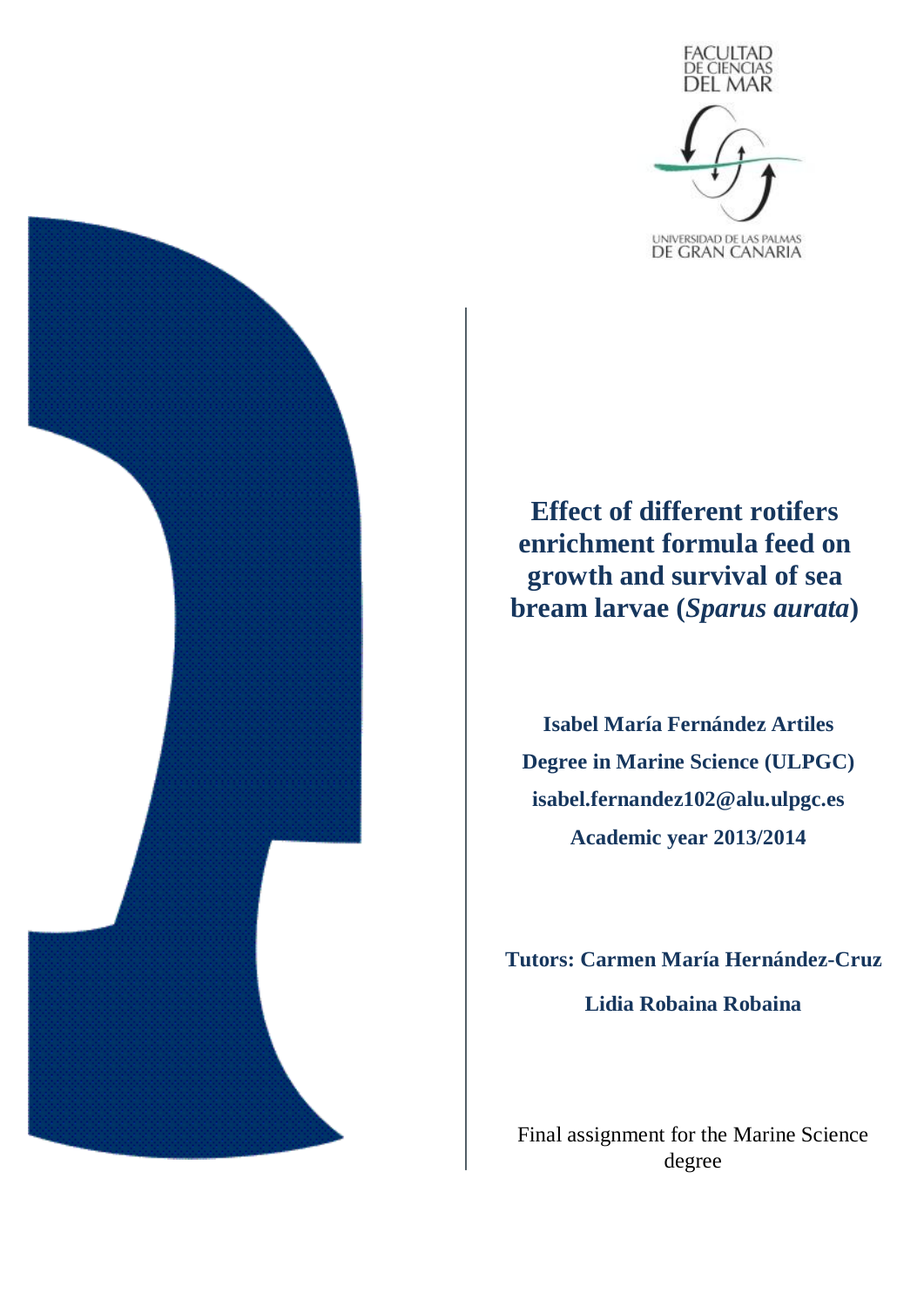# **Index**

|     | 1.2 Larviculture 38                                                                                                                                                                                                                 |    |
|-----|-------------------------------------------------------------------------------------------------------------------------------------------------------------------------------------------------------------------------------------|----|
|     |                                                                                                                                                                                                                                     |    |
|     | 2. Material and methods <u>material and methods</u> and the material material and methods material material and methods and methods and methods and methods and methods and methods are all methods and methods are methods and met |    |
|     |                                                                                                                                                                                                                                     |    |
|     |                                                                                                                                                                                                                                     |    |
|     |                                                                                                                                                                                                                                     |    |
|     | 3.3 Biomass 17                                                                                                                                                                                                                      |    |
|     | 3.4 Activity test 18                                                                                                                                                                                                                |    |
|     | 4. Discussion 19                                                                                                                                                                                                                    |    |
| .5. | Conclusions 22                                                                                                                                                                                                                      |    |
|     |                                                                                                                                                                                                                                     | 23 |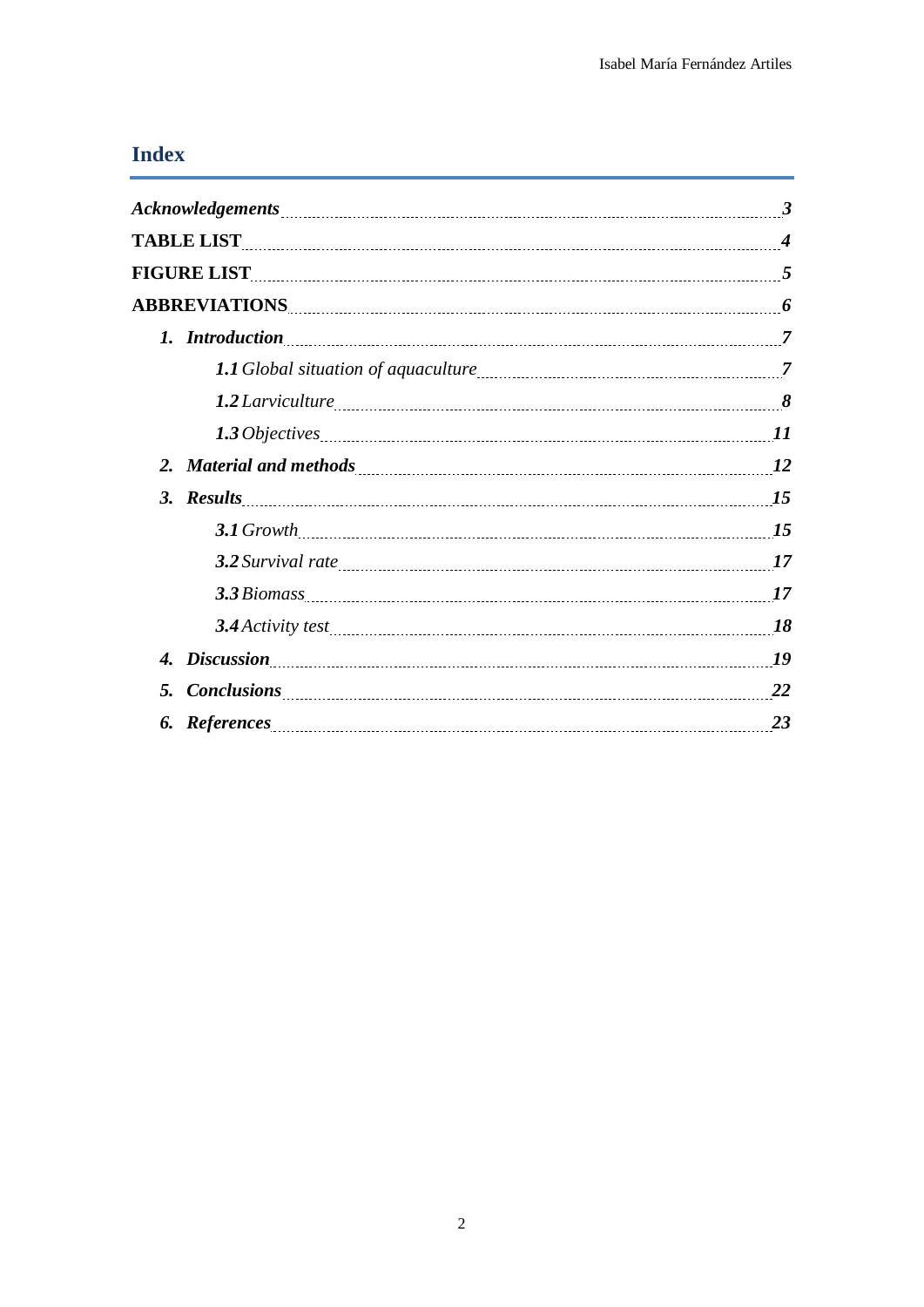### *Acknowledgments*

Desde esta página quisiera mostrar mi agradecimiento a todas aquellas personas que de una forma u otra tuvieron relación con la elaboración de este trabajo. En especial:

A mi familia, sobretodo a mis abuelos, por su apoyo incondicional durante toda la carrera y la realización de este trabajo.

A la Dra. Carmen María Hernández-Cruz, por su inestimable paciencia y por ayudarme a esforzarme cada día más.

A Lidia Robaina por la ayuda brindada, a pesar de que estuviese ocupada, siempre estuvo ahí.

A Ángelo Santana, por su ayuda en los momentos más difíciles de este trabajo. Sin él la estadística no sería lo mismo.

A todos los técnicos del mesocosmos del Parque científico Tecnológico de Taliarte, por su aceptación como una más durante los casi tres meses que estuve allí.

A Desi, por su inestimable ayuda y paciencia a la hora de llevar a cabo este experimento y por enseñarme a confiar más en mí misma y ser autosuficiente.

A Mario, por su predisposición a ayudarme, siempre con una sonrisa.

A mis amigos y compañeros de clase que han estado allí para darme ánimos en esta última etapa de la carrera, especialmente a Yvonne, Dani y Jesús.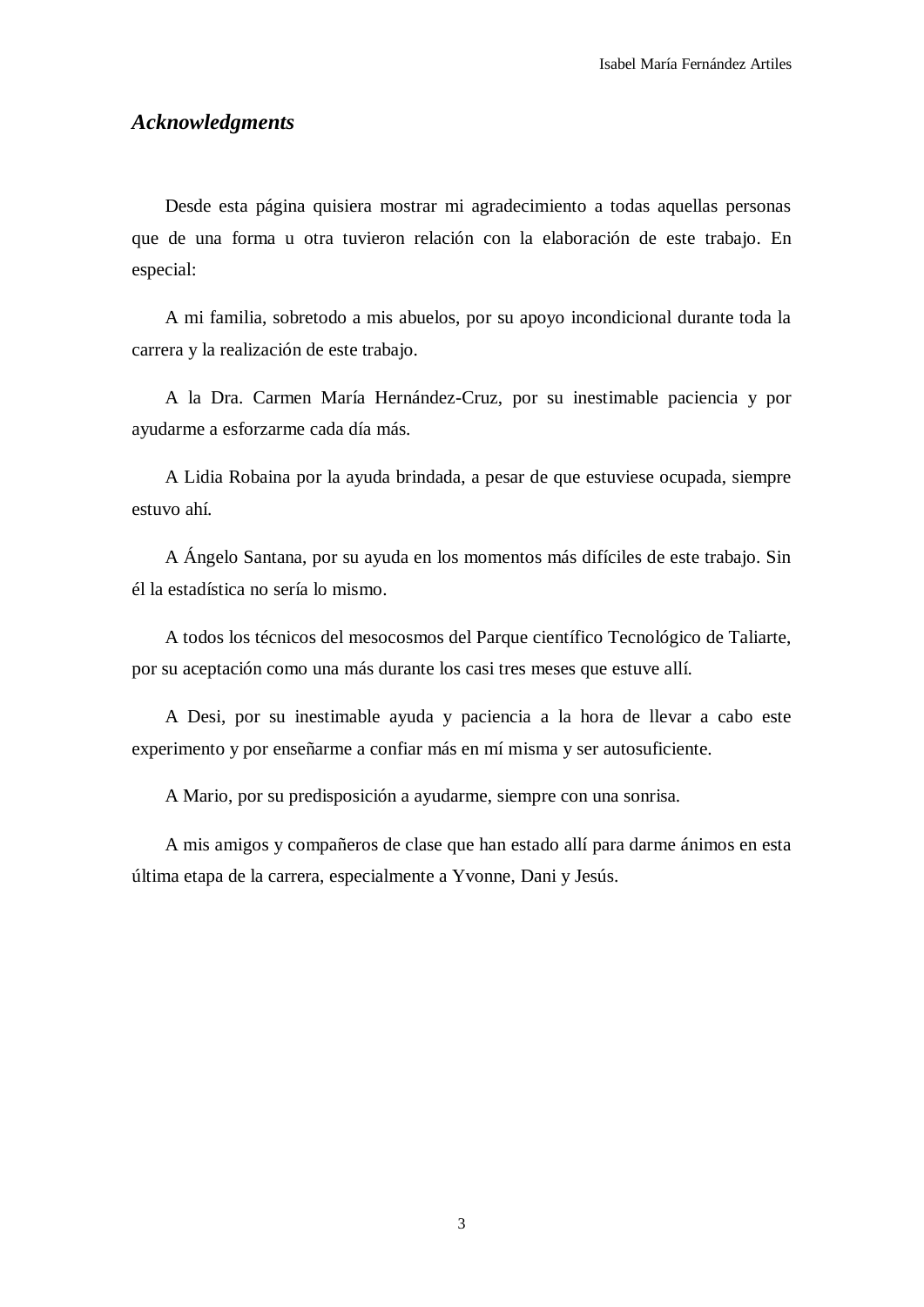## **TABLE LIST**

#### Pages **Pages**

| Table I. Larvae size, weight, biomass, survival rate and activity test |  |
|------------------------------------------------------------------------|--|
| along the experiment.                                                  |  |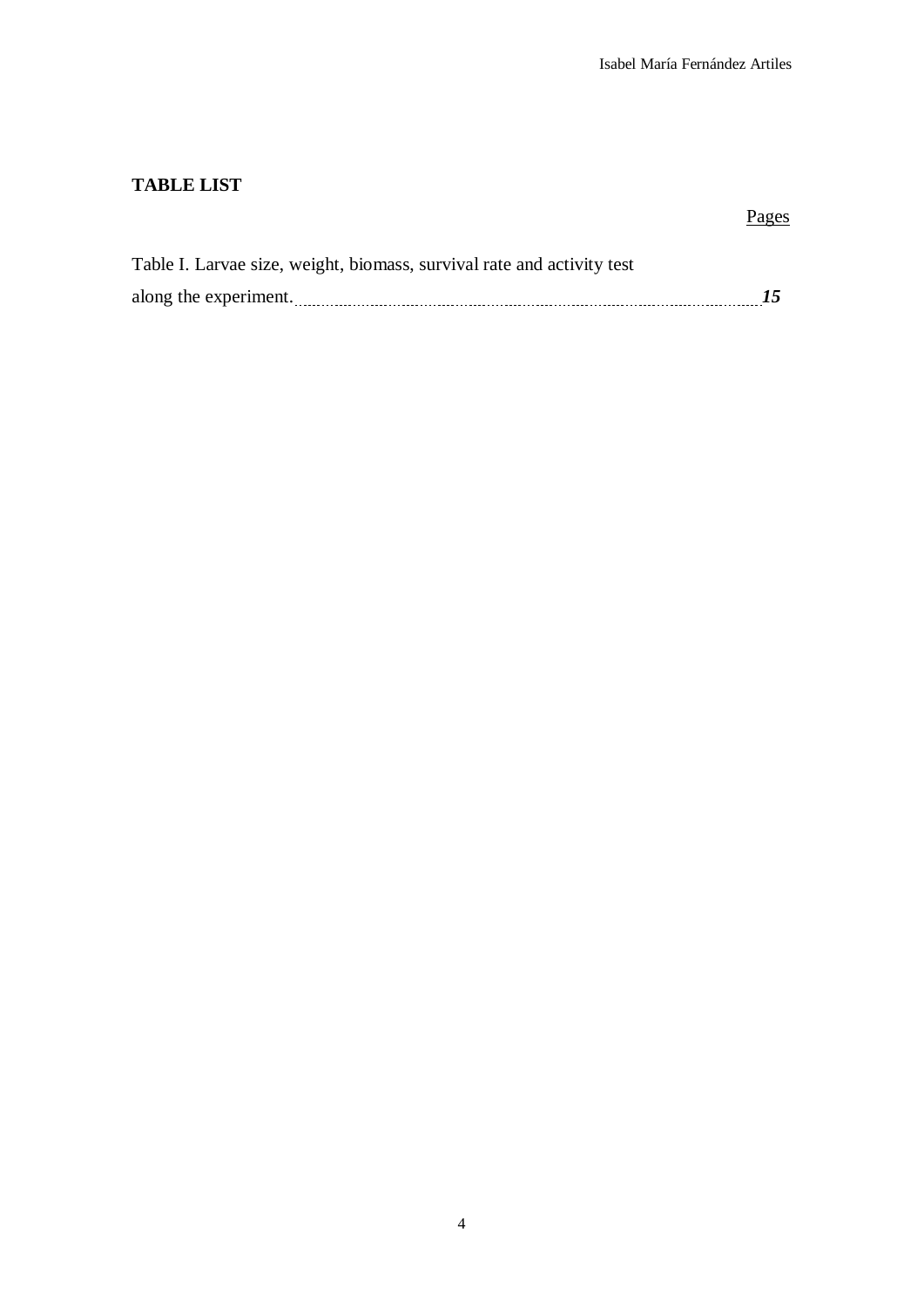# **FIGURE LIST**

| Figure 1. Development of global aquatic production (aquaculture and              |    |
|----------------------------------------------------------------------------------|----|
|                                                                                  |    |
| Figure 2. Average size of $11th$ DPH sea bream larvae fed with the               |    |
|                                                                                  | 16 |
| Figure 3. Average size of $14th$ DPH sea bream larvae fed with the               |    |
|                                                                                  | 16 |
| Figure 4. Average weight of $11th$ DPH sea bream larvae fed with the             |    |
|                                                                                  |    |
| Figure 5. Survival rate (%) of sea bream larvae at the end of the                |    |
| experiment according to different diets. The diets with the same letters are not |    |
|                                                                                  |    |
| Figure 6. Biomass $(\mu g)$ of sea bream larvae at the end of the                |    |
|                                                                                  |    |
| Figure 7. Larval survival rate after activity test at the end of the             |    |
|                                                                                  | 18 |

Pages **Pages**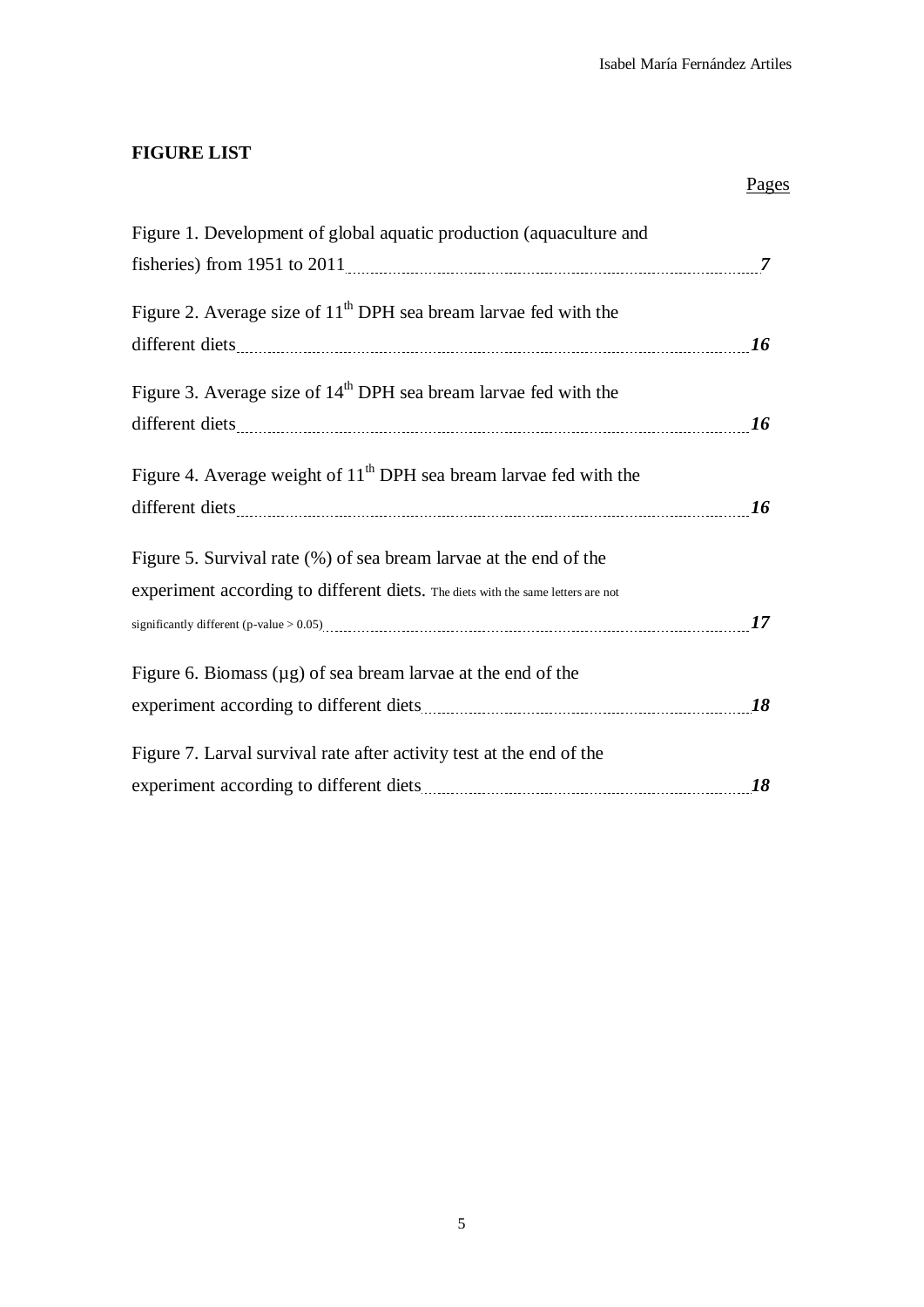# **ABBREVIATIONS**

| <b>FAO</b>     | Food and Agriculture Organization of the United Nations             |
|----------------|---------------------------------------------------------------------|
| <b>APROMAR</b> | Asociación Empresarial de Productores de Cultivos Marinos de España |
| <b>PUFAs</b>   | Polyunsaturated fatty acids                                         |
| <b>EPA</b>     | Eicosapentanoic acid $20:5$ (n-3)                                   |
| <b>DHA</b>     | Docosahexanoic acid 22:6 (n-3)                                      |
| <b>UV</b>      | Ultraviolet                                                         |
| <b>GIA</b>     | <b>Aquaculture Research Group</b>                                   |
| <b>ANOVA</b>   | Analysis of variance                                                |
| <b>DPH</b>     | Days post hatch                                                     |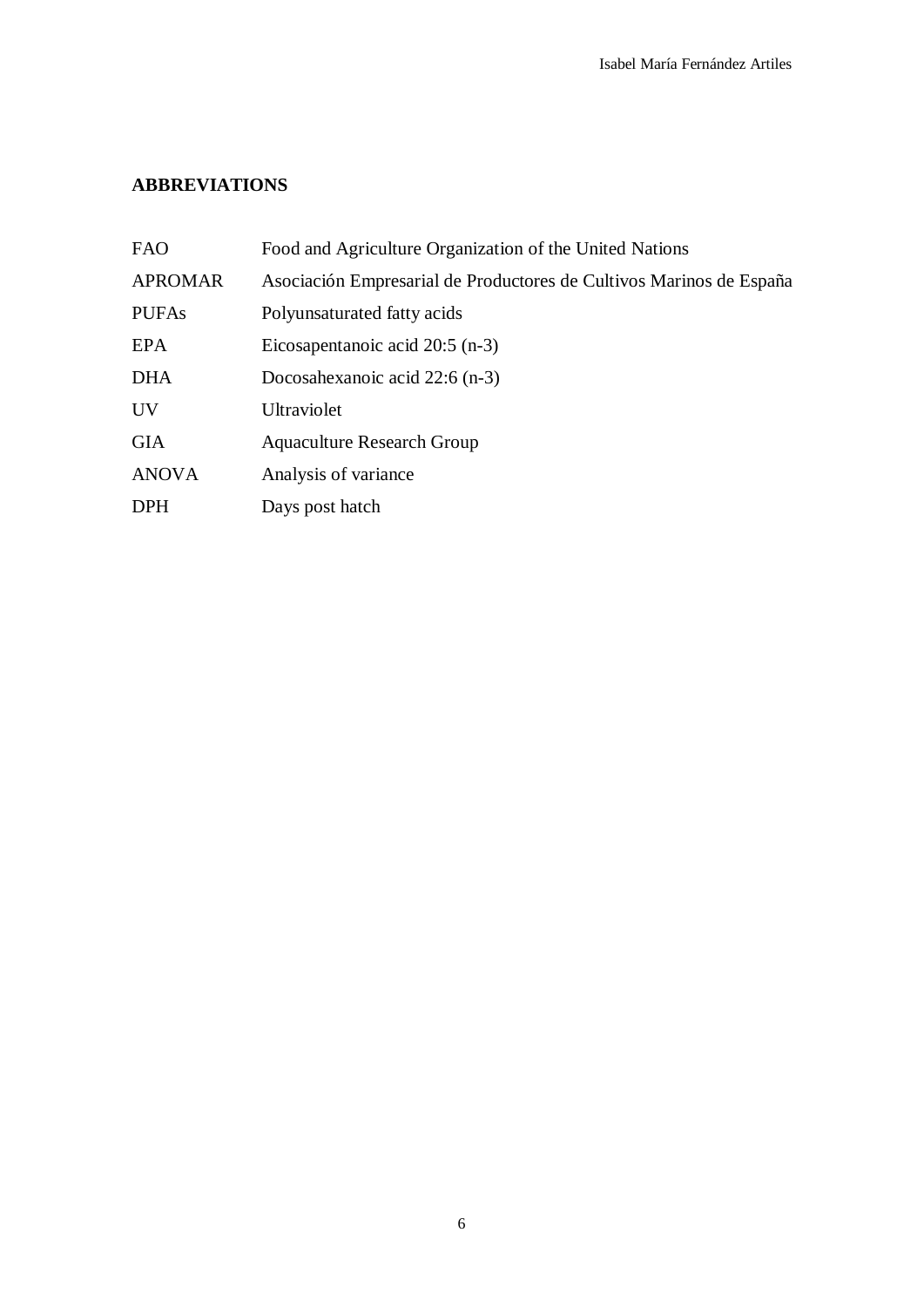#### *1. Introduction*

#### *1.1 Global situation of aquaculture*

Since the beginning of civilization, the extraction of marine resources through fisheries and aquaculture has been present. Some examples of this are found in Egypt or China where, since ancient times, fishes have been breeding naturally. Even now, you can find people taking care of fish in small pounds caused by the overflow of the Nile River in Egypt or in Chinese rice fields, where carps are also farmed with the harvest. (Rueda, 2011)

Actually, the origin of the marine resources that we use is not only from fisheries, also aquaculture plays a crucial role. According to reports from the FAO in 2012, the increasing of fisheries has made that, about 30% of the fish stocks were found fully exploited. Also, the consumption per capita of seafood (excluding algae) has increased from 9.9 kg in 1960 to 19 kg in 2010. This has favored the boost of the aquaculture in the past three decades, having as a consequence an increase of the fish global consumption with 8.8% annual rate. This growth also is related with an increase of its global fish contribution from 9 - 49% in the last 30 years (APROMAR, 2013). Figure 1.



**Figure 1**. Development of global aquatic production (aquaculture and fisheries) from 1951 to 2011. APROMAR 2013

Currently, considering only fish, rainbow trout (*Oncorhynchus mykiss*), Atlantic salmon (*Salmo salar*) and sea bream (*Sparus aurata*) are, in that order, the fish species widely cultured in Europe (APROMAR, 2013).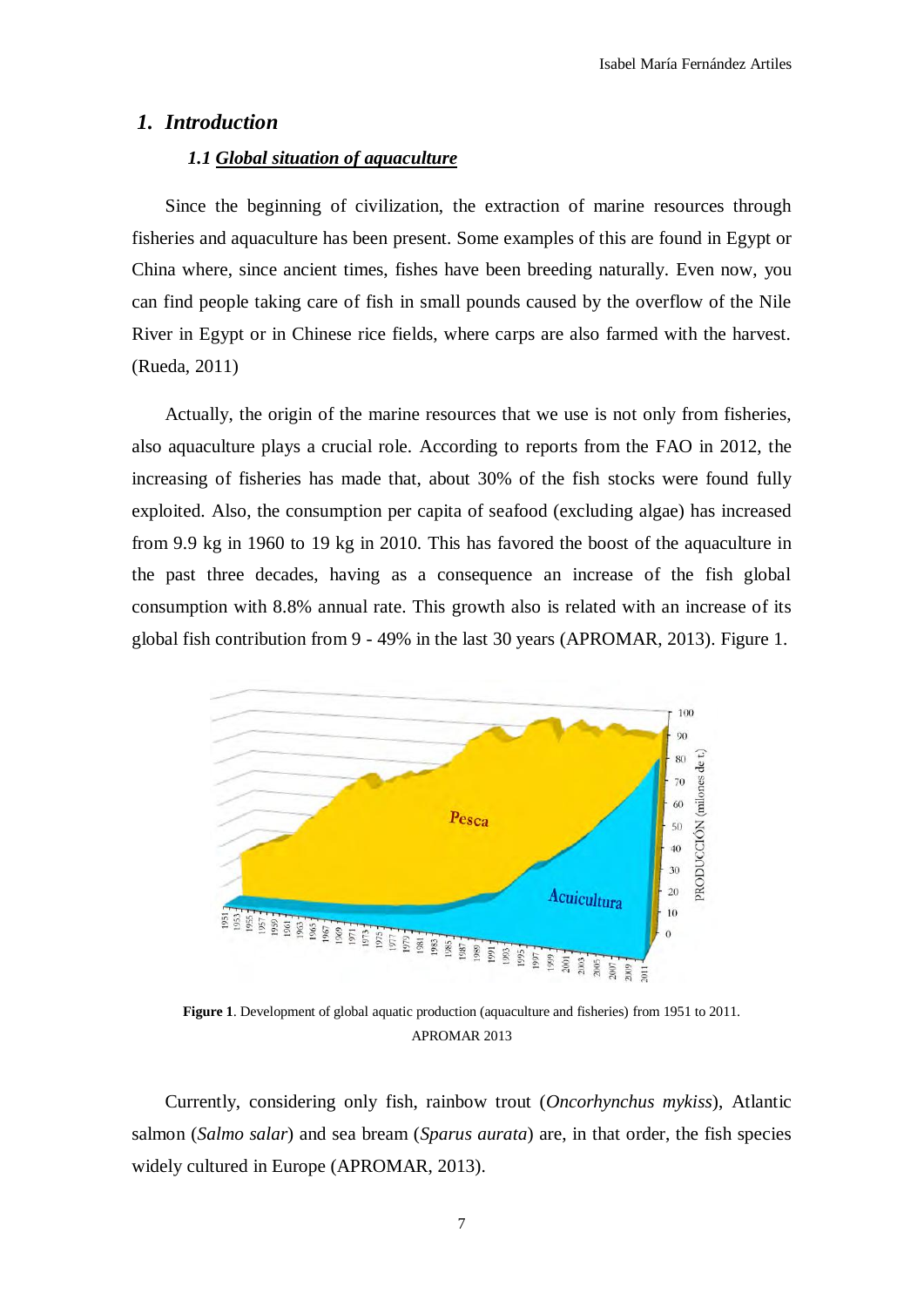#### *1.2 Larviculture*

Sea bream (*Sparus aurata*) is one of the most produced fish in Spain (APROMAR 2013). It is mainly due for its ease of cultivation and also by its high growth rate (between 1.5 and 2 years to reach commercial size). However, and despite the high gamete production of this specie during the three months of breeding, just 90% of the eggs are fertilized and around 70% of these hatch successfully. Moreover, only among 20 - 35% of these larvae percentage survives (Ortega, 2009). Most of this high mortality rate occurs during transition among endogenous to exogenous feeding.

According to different authors (Pascual & Yúfera, 1987; Rivera & Botero, 2009), the mortality occurrence is mainly due to larvae morphological limitation, involving mouth size, and also physiological restrictions as a result of an incomplete development of the digestive system. Through the years, a direct relationship between the type and quality of food provided and the extent of larval survival has been demonstrated (Lazo, 2000; Conceição *et al.*, 2010; Hamre *et al.*, 2013).

The simplicity of digestive tract in hatched larvae, being little more than a straight tube without differentiation and with a very low enzyme activity (Govoni *et al*., 1986), makes elaborated diets inefficient at this stage of development (Lazo, 2000; Izquierdo *et al.*, 2000; Conceição *et al.*, 2010).

Some authors such as Conceição *et al.* in 2010, not only point out to the digestive system of the larvae as the responsible of a poor diet. They also qualifies them as visual predators, being the movements of living prey the trigger of their feeding response. This predatory instinct in the stages of larval development supports zooplanckton living preys as the most appropriate diet for larval feeding.

According to Cerecedo-Civera *et al.* in 2004, to ensure the supply of larvae by living prey; they must have certain requirements such as: having the right size to the larvae mouth, a slow movement, a high availability and also, they have to stimulate larvae hunting instinct. Besides, the preys must reach all minimum nutritional requirements and, therefore, with easily digestion for the larvae. Few species of zooplankton reach these requirements; among them we can find rotifers (*Brachionus sp.*), brine shrimp and copepods, being the first two species the most widely cultivated for the nutrition purpose (Lazo, 2000; Conceição *et al.*, 2010).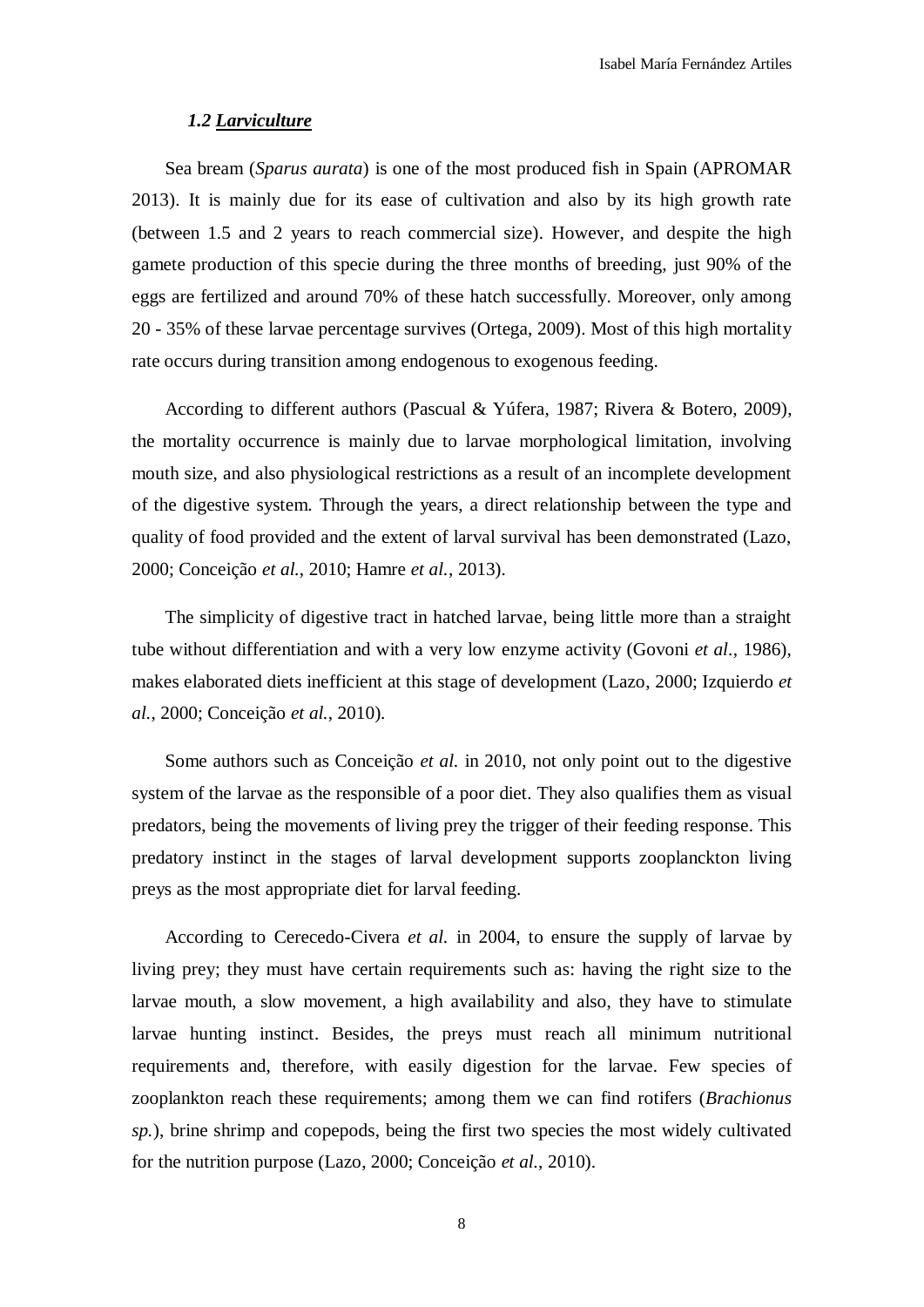Some reasons make rotifers an excellent source of living prey for larvae during its first weeks of exogenous feeding: they have a small size, between 70 - 350 μm, a high growth rate, the capability to resist high population densities and an elevated tolerance range to growing conditions and management. The rotifers also have an elevated content of protein, between 29 - 63% of its dry weight (Jeeja *et al.*, 2011). Nevertheless, only between 9 - 28% of its dry weight is lipid composition, which can vary according the diet supplied to the rotifers (Conceição *et al.*, 2010).

These lipids are polyunsaturated fatty acids (PUFAs), belonging to the group of phospholipids, which serve as the main energy source for marine fish larvae in their early stages (Rodriguez *et al.*, 1997; Lazo, 2000; Bell *et al.*, 2003; Hamre *et al.*, 2013.). Among these fatty acids, eicosapentaenoic acid (EPA) 20:5 (n-3) and docosahexaenoic acid (DHA) 22:6 (n-3) plays a very important role. These PUFAs not only just provide energy to larvae; they are also essential for the cell membranes integrity and functions (Sargent *et al.*, 1997; Rivera & Botero, 2009).

Despite that, some studies show the limited capacity of fish larvae to convert EPA into DHA. Sargent *et al.* (1997) have demonstrated an important deficiency of the enzyme delta-5-desaturase, responsible for enlongation and desaturation of PUFAs. Besides, rotifers are usually fed with baker's yeast, which gives them a deficient composition of PUFAs that will be transmitted to the larvae by prey ingestion. So, to improve the uptake of these fatty acids, larvae are feed with PUFAs high enriched rotifers through microalgae or commercial products (Hamre *et al.*, 2008; Conceição *et al.*, 2010). This enrichment must have a 1:2 ratio of EPA:DHA according to Lazo (2000), who proved that, in excess, these PUFAs generate harmful effects on neuronal and optical system of the larvae.

Along with a diet rich in PUFAs, an appropriate culture medium also promotes larval survival. The technique called "green water", which is based on the addition of microalgae directly to larval culture tanks, has achieved great results in terms of increased survival, growth and ingestion rate of larvae (Øie *et al.*, 1997; Reitan *et al.*, 1997). Rocha *et al.* (2008) also proved that the presence of microalgae in tanks increases the feeding response of larvae of sea bream significantly. Furthermore, the "green water" technique contribute to preserve the nutritional value of prey (Makridis  $\&$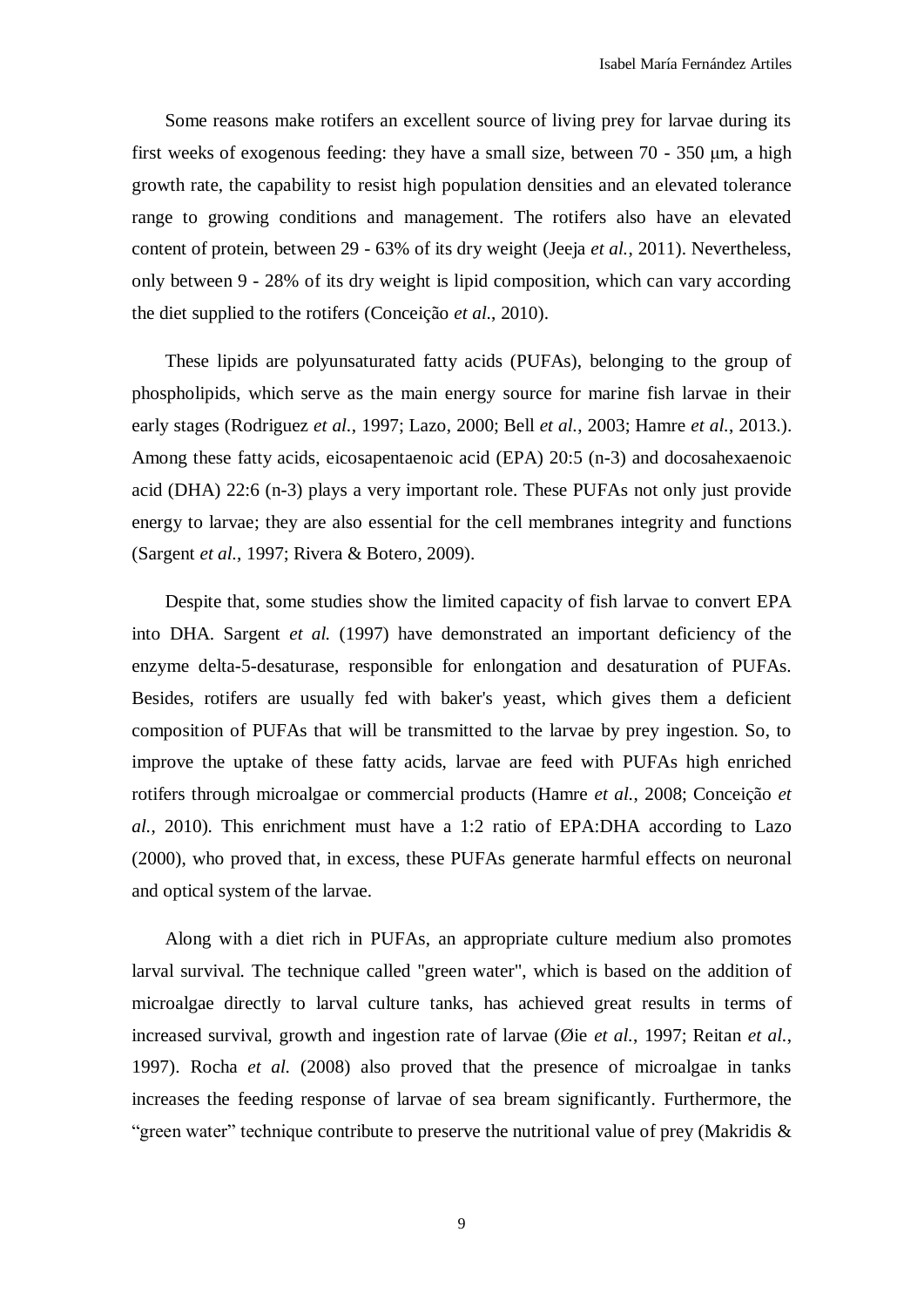Olsen, 1999) and even, to muddy the water, making the movement of living prey more perceptible for larvae (Naas *et al.*, 1992 & 1996).

Among the most efficient microalgae for the "green water" technique in larval fish culture, there is the class Prymnesiophyceae with the microalgae *Isochrysis galbana*. For crustacean larvae culture the classes Prasinophyceae with *Tetraselmis sp*. and Chlorophyceae with*Dunaliella tertiolecta* are the most far used (Conceição *et al.*, 2010).

The three microalgae mentioned above have been widely studied by Nevejan *et al.* (2003) and Huerlimann *et al.* (2010), showing a special interest in their unsaturated fatty acids. In their studies, *Tetraselmis sp.* has a dry weight composition between 0.7 - 3.8% of EPA; *Isochrysis sp.* oscillates between 0.3 - 0.9% of EPA and 8.2 - 15% for DHA, being the lowest amount for *Dunaliella sp.* with 0 - 0.4% and 0.2 - 0.4% for EPA and DHA repectively.

From the three previously described species of microalgae, *Tetraselmis sp.* and *Isochrysis galbana* have been widely used for rotifers enrichment, with better results reported according to their increased PUFAs levels content (Conceição *et al.*, 2010).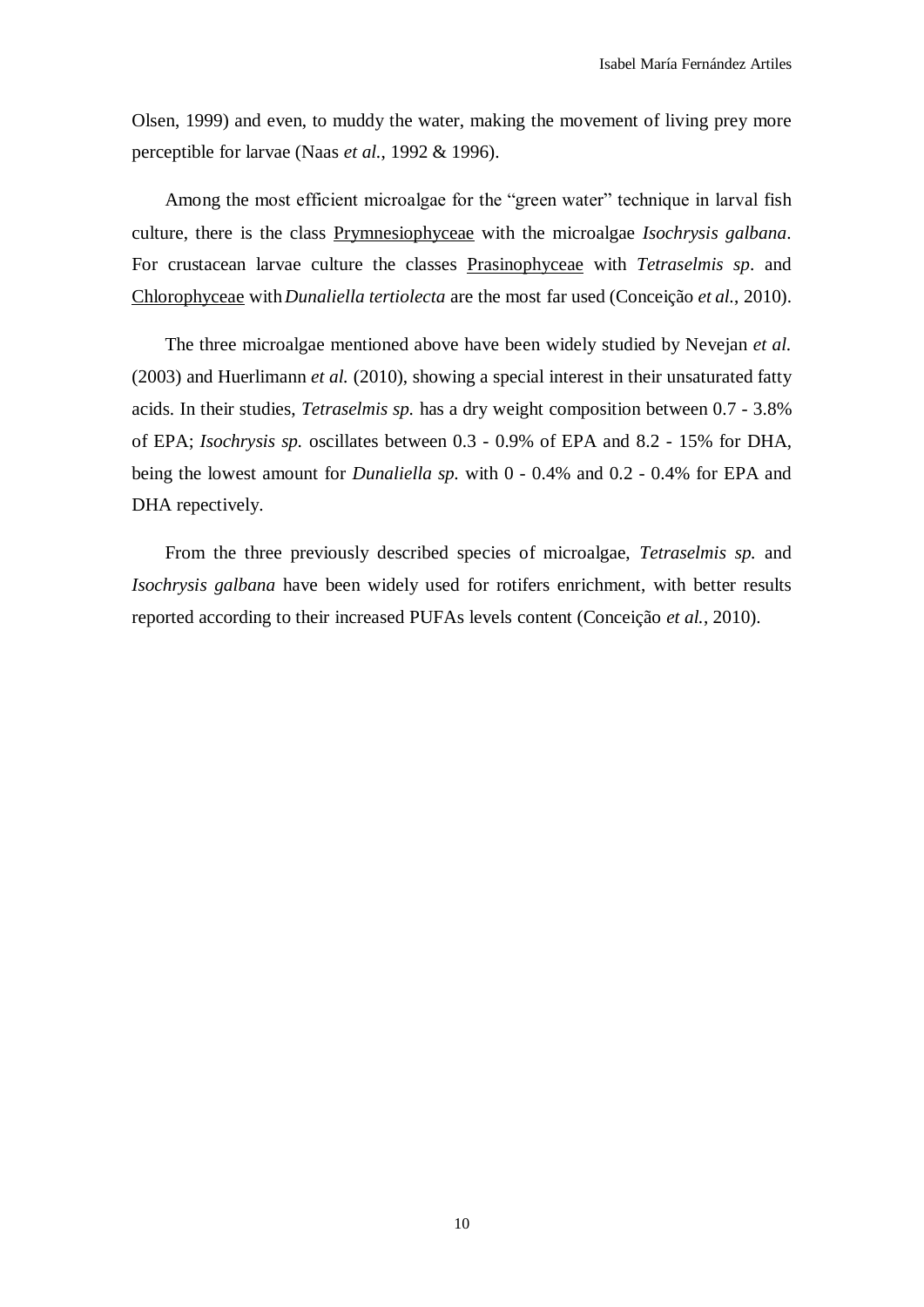#### *1.3 Objetives*

To optimize the larval rearing trough adequate feeding and therefore achieve higher survival, it is necessary to better known the nutritional requirements to be supplied in the diet.

An experiment has being developed to test the effectiveness of different rotifers enrichment formula feed prepared from three PUFAs rich microalgae: *Tetraselmis sp.*, *Isochrysis sp.* and *Dunaliella sp.* during the larvae development of sea bream (*Sparus aurata*). Efficacy on larval growth and survival will be evaluated and compared with the current commercial enrichment (DHA Protein SELCO) and with rotifers fed only with baker's yeast.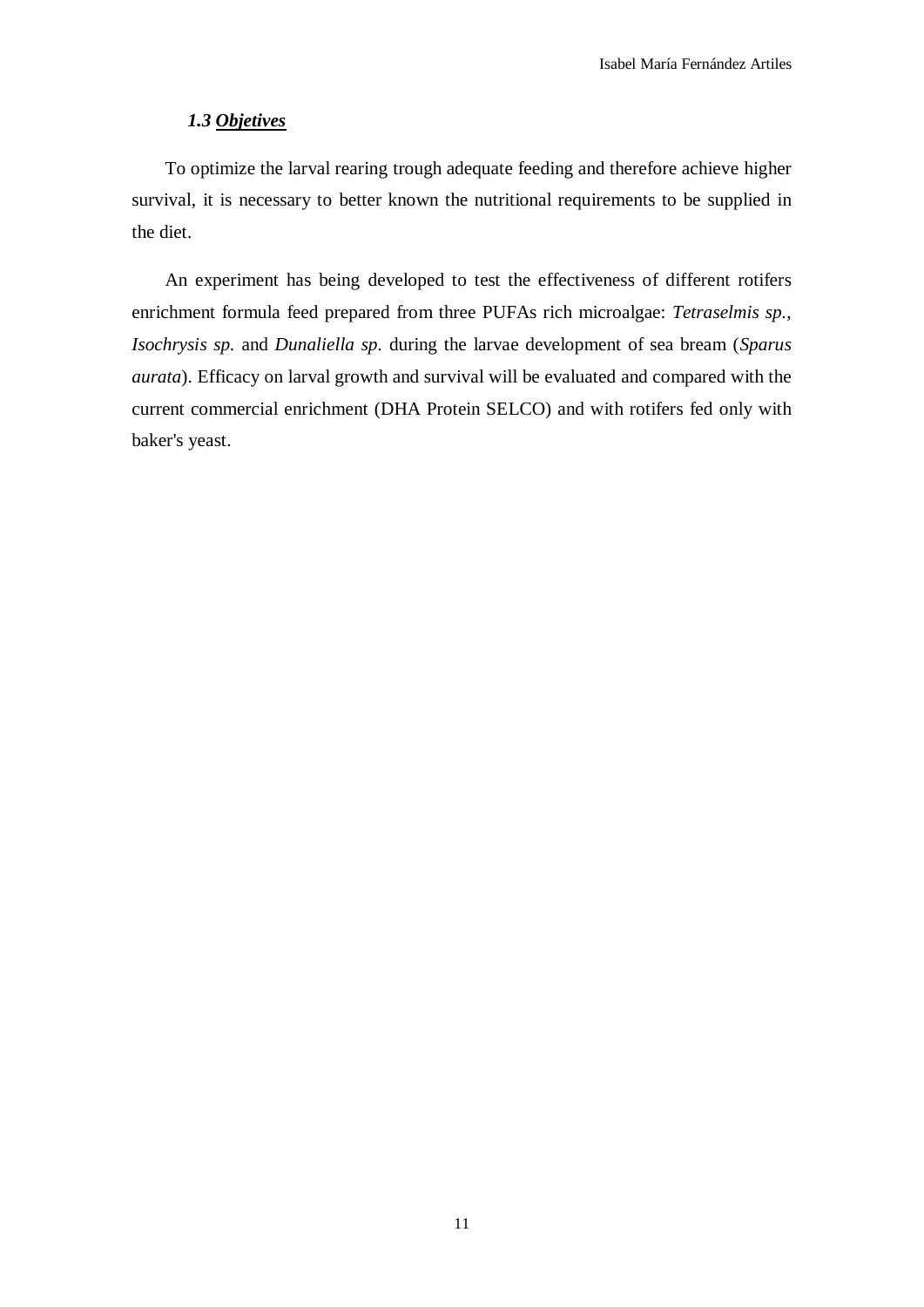#### *2. Material and methods*

The experiment with gildhead sea bream (*Sparus aurata*) larvae was carried out during March - April 2014 in the Experimental Station of the Aquaculture Research Group (GIA) at the Marine Scientist and Technological Park, belonging to the University of Las Palmas de Gran Canaria in Taliarte (Telde, Gran Canaria).

The larvae for this experiment were obtained from natural spawning from the guildhead sea bream broodstock. Eggs were collected on a special net and then, incubated for 24 hours with a smooth water flow. The dead and unfertilized eggs sank in the net, being fertilized eggs (floating fraction) volumetrically counted and separated into fractions of 20 000 eggs tank<sup>-1</sup>. For this experiment, 15 fiberglass tanks of 200L were used. The seawater provided to the tanks were previously filtered and sterilized with ultraviolet (UV).

The tanks were always provided with central aeration and open water circuit with a bottom input and surface output. The renewal of water was at 25% during the first 3 days until larvae opened their mouths and at 5% during the rest of the experiment. The tanks drains were provided with nets of 315 μm mesh size, allowing the outflow of organic waste but not larvae, getting so the renewal of the culture medium.

Temperature ( $^{\circ}$ C) and oxygen (mg ml<sup>-1</sup>) were daily measured (Oxy Guard-Guardhandy beta, Zeigler Bros, Gardners, USA) at the same hour of the day, obtaining a mean of 19.32  $\pm$  0.35 °C and 7.14  $\pm$  0.45 mg ml<sup>-1</sup> for temperature and oxygen respectively. The culture was maintained under controlled photoperiod 12 hours of light and dark with artificial illumination of 1700 lux (Digital Lux Tester YF-1065, Powertech Rentals, Western Australia, Australia), being water salinity around 37 ‰.

On the fourth day post hatching, the larvae had their mouths opened and started the exogenous feeding. To maintain a suitable culture conditions for the larvae and rotifers, 0.5L of *Nannochloropsis sp.* were added once per day during the experiment. The rotifers used in this experiment were cultivated in the GIA facilities and enriched with the different treatments, always the day before larval feeding.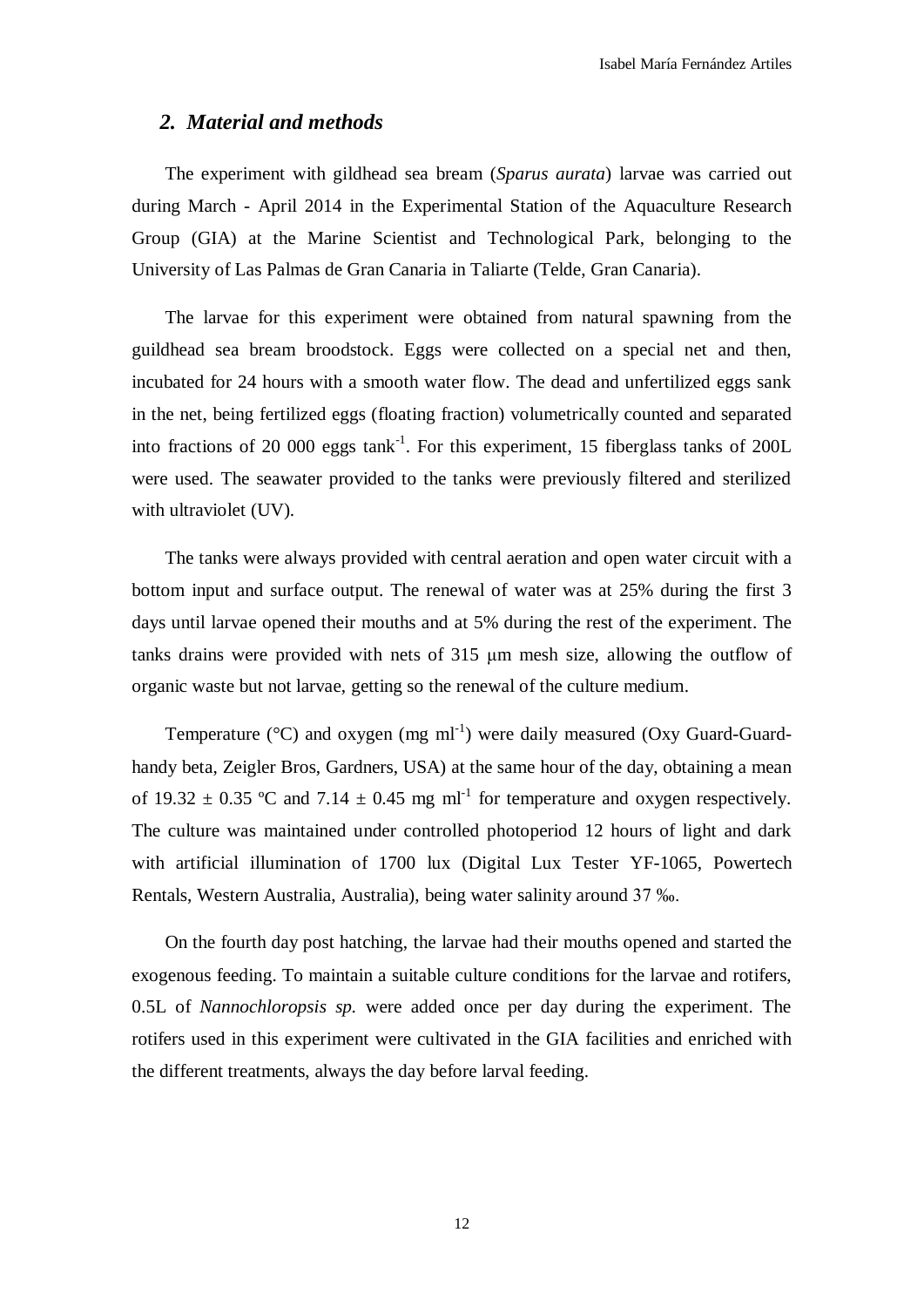Tree complete microalgae enrichments were prepared with a mix of krill oil, vitamin E, vitamin C, antioxidants, one of the tested algae (*Isocrysis sp.*, *Tetraselmis sp.* or *Dunaliella sp.*) and baker's yeast. Two more enrichments were used: a negative control prepared based in only baker's yeast and a positive one (commercial DHA Protein SELCO)

The above five daily enrichments were prepared according to subsequent proportions:  $0.25 \text{ g L}^{-1}$  for the commercial product (DHA Protein SELCO); 0.2 g/million of rotifers from microalgae tested diets and 0.4 g/million of rotifers for baker's yeast. Each day, 12 million of rotifers were enriched for approximately 17 hours. These rotifers were then supplied to their respective tanks to achieve a concentration of 10 rotifers  $ml^{-1}$ . All treatments were tested in triplicate.

During the 15 days of the experiment, three size and weight samples were done. The first one at  $4<sup>th</sup>$  DPH with a sample of 30 larvae collected randomly from tanks. The other two samples were taken at  $11<sup>th</sup>$  and  $14<sup>th</sup>$  DPH, in these cases, with a number of 30 larvae per tank.

At the end of the experiment, survival larvae were analyzed for each treatment by counting the remaining live larvae in each tank. The activity test was conducted by handling 20 larvae per tank out of the water in a scoop net for 30 seconds and, subsequently, allocating them in another tank supplied with clean seawater to determine survival after 24 hours. The biomass was obtained multiplying the dry weight of the larvae by the number of animals which survived.

All obtained data were treated using the statistical software SPSS. Firstly, a Nonparametric Kolmogorov-Smirnov test was performed in order to determine if the samples have a normal distribution.

All samples which showed a normal distribution were proceeded for the analysis of variance (ANOVA) to compare significant differences according to the diets provided.

As the data of weight were so little (10 larvae group getting only 3 data per tank), the nonparametric Kolmogorov-Smirnov test accepted the normality of the data. Then, a Levene test was used to prove the homogeneity of variances and also an ANOVA to see if the differences in weight between diets were significant.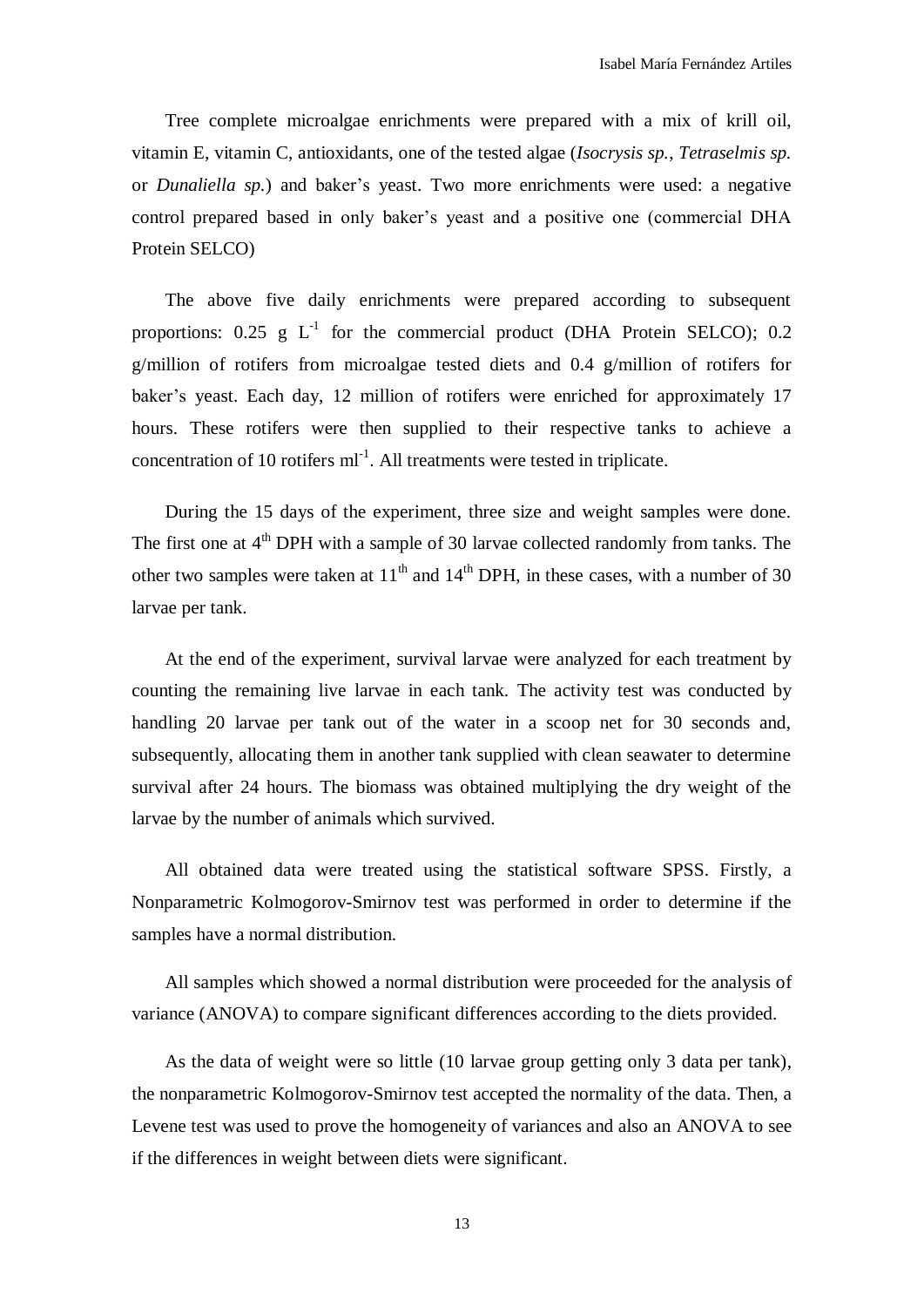For biomass and survival rate, it was necessary to transform the obtained data from samplings into logarithms due its wide variation. After that, we proceeded with a Kolmogorov-Smirnov test which accepted a normal distribution again for both cases due the little data we performed. Then, it was done again a Levenne test and an ANOVA with a Tukey test when the differences found with ANOVA were significant.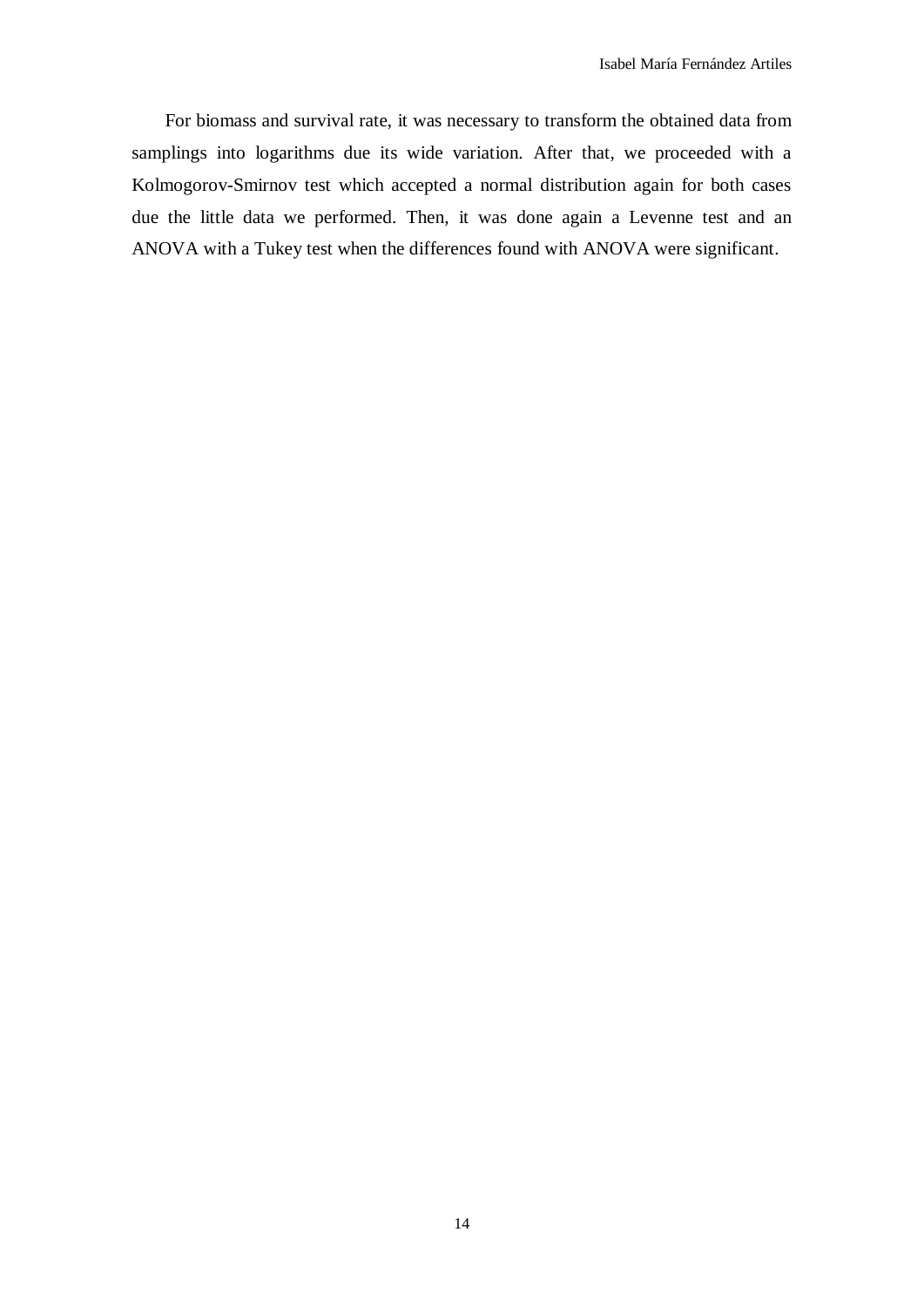### *3. Results*

### **3.1 Growth**

The differences found after performing the statistical analysis on the size and weight of larvae sampled were not significant (Table I).

As can be seen in the 11<sup>th</sup> DPH size sampling, the highest average size  $(4.52 \pm 0.39)$ mm) and the lowest  $(4.39 \pm 0.42 \text{ mm})$  correspond to larvae fed with diets 5 (baker's yeast) and 3 (*Isochrysis sp.*) respectively (Figure 2).

Nonetheless the  $14<sup>th</sup>$  DPH size sampling, figure 3, again shows how the diet 3 has the lowest mean  $(4.63 \pm 0.56 \text{ mm})$  but, in this case, the highest  $(4.83 \pm 0.55 \text{ mm})$ belongs to the larvae fed with diet 1 (DHA Protein SELCO).

In terms of weight growth, the data collected during  $14<sup>th</sup>$  DPH sampling gave anomalous values, so we only consider as valid the data collected during  $11<sup>th</sup> DPH$ sampling. That group of data were analyzed, without found significant differences between diets, Figure 4, but there is a trend toward higher weight in larvae fed with diet  $5 (0.22 \pm 0.07 \text{ mg})$  and towards lower weight in those larvae fed with diet  $2 (0.15 \pm 0.09 \text{ m})$ mg).

| DPH <sub>4</sub>            |                          | <b>DPH 11</b>            |                            | <b>DPH 14</b>                                                                                                                                           |                              | <b>Survival rate</b>        | <b>Activity</b>          |             |
|-----------------------------|--------------------------|--------------------------|----------------------------|---------------------------------------------------------------------------------------------------------------------------------------------------------|------------------------------|-----------------------------|--------------------------|-------------|
|                             | <b>Size</b><br>(mm)      | Weight<br>$(\mu g)$      | <b>Size</b><br>(mm)        | Weight<br>$(\mu g)$                                                                                                                                     | <b>Size</b><br>(mm)          | <b>Biomass</b><br>$(\mu g)$ | $($ %)                   | test<br>(%) |
| <b>Initial</b>              | $3.53 \pm 0.23$          | $0.10 \pm 0.01$          | $\overline{\phantom{a}}$   | $\sim$                                                                                                                                                  | ۰                            | ٠                           | $\overline{\phantom{a}}$ |             |
| Diet 1<br>(DHA SELCO)       | ٠                        |                          |                            | $4.43 \pm 0.33$ <sup>a</sup> $\parallel$ 0.17 $\pm$ 0.08 <sup>a</sup>                                                                                   | $4.83 \pm 0.55$ <sup>a</sup> | $8.74^{a}$                  | 0.29 <sup>b</sup>        | 8.33        |
| Diet 2<br>(Tetraselmis sp.) | $\overline{\phantom{a}}$ | $\overline{\phantom{a}}$ | $4.47 + 0.40^{a}$          | $\ $ 0.15 $\pm$ 0.09 <sup>a</sup>                                                                                                                       | $4.78 \pm 0.45$ <sup>a</sup> | 84.07 <sup>a</sup>          | $2.88^{a}$               | 70.00       |
| Diet 3<br>(Isochrysis sp.)  | $\overline{\phantom{a}}$ | $\overline{\phantom{a}}$ |                            | $4.39 \pm 0.42$ <sup>a</sup> $\parallel$ 0.17 $\pm$ 0.07 <sup>a</sup> $\parallel$ 4.63 $\pm$ 0.56 <sup>a</sup> $\parallel$ 167.57 <sup>a</sup>          |                              |                             | $7.36^{a}$               | 86.67       |
| Diet 4<br>(Dunaliella sp.)  | $\overline{\phantom{a}}$ | $\overline{\phantom{a}}$ | $4.47 + 0.32$ <sup>a</sup> | $0.19 \pm 0.08$ <sup>a</sup>                                                                                                                            | $4.66 \pm 0.34$ <sup>a</sup> | 4.31 $^{a}$                 | 0.29 <sup>b</sup>        | 15.00       |
| Diet 5<br>(Baker's yeast)   | $\overline{\phantom{a}}$ | $\overline{\phantom{a}}$ |                            | $4.52 \pm 0.39$ $\stackrel{\text{a}}{=} \left[ 0.22 \pm 0.07 \stackrel{\text{a}}{=} \right] 4.72 \pm 0.49$ $\stackrel{\text{a}}{=} \left[ 0.19 \right]$ |                              | 43.78 $^{a}$                | 1.89 <sup>a</sup>        | 25.00       |

**TABLE I**. Larvae size, weight, biomass, survival rate and activity test along the experiment.

Values (mean and standard deviation) with the same letters are not significantly different (p-value > 0.05)

#### 15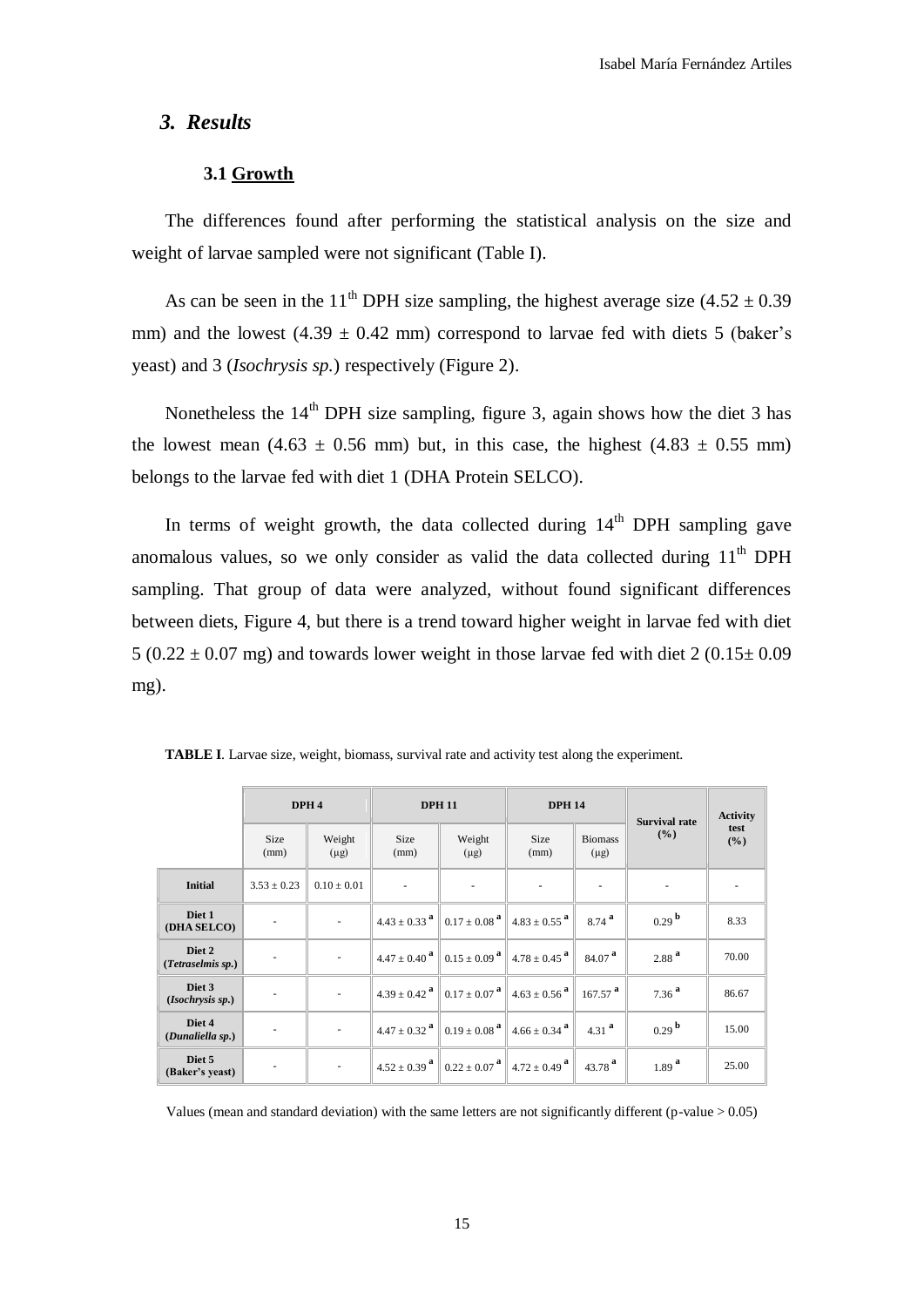

Figure 2. Average size of 11<sup>th</sup> DPH sea bream larvae fed with the different diets.



Figure 3. Average size of 14<sup>th</sup> DPH sea bream larvae fed with the different diets.



Figure 4. Average weight of 11<sup>th</sup> DPH sea bream larvae fed with the different diets. *.*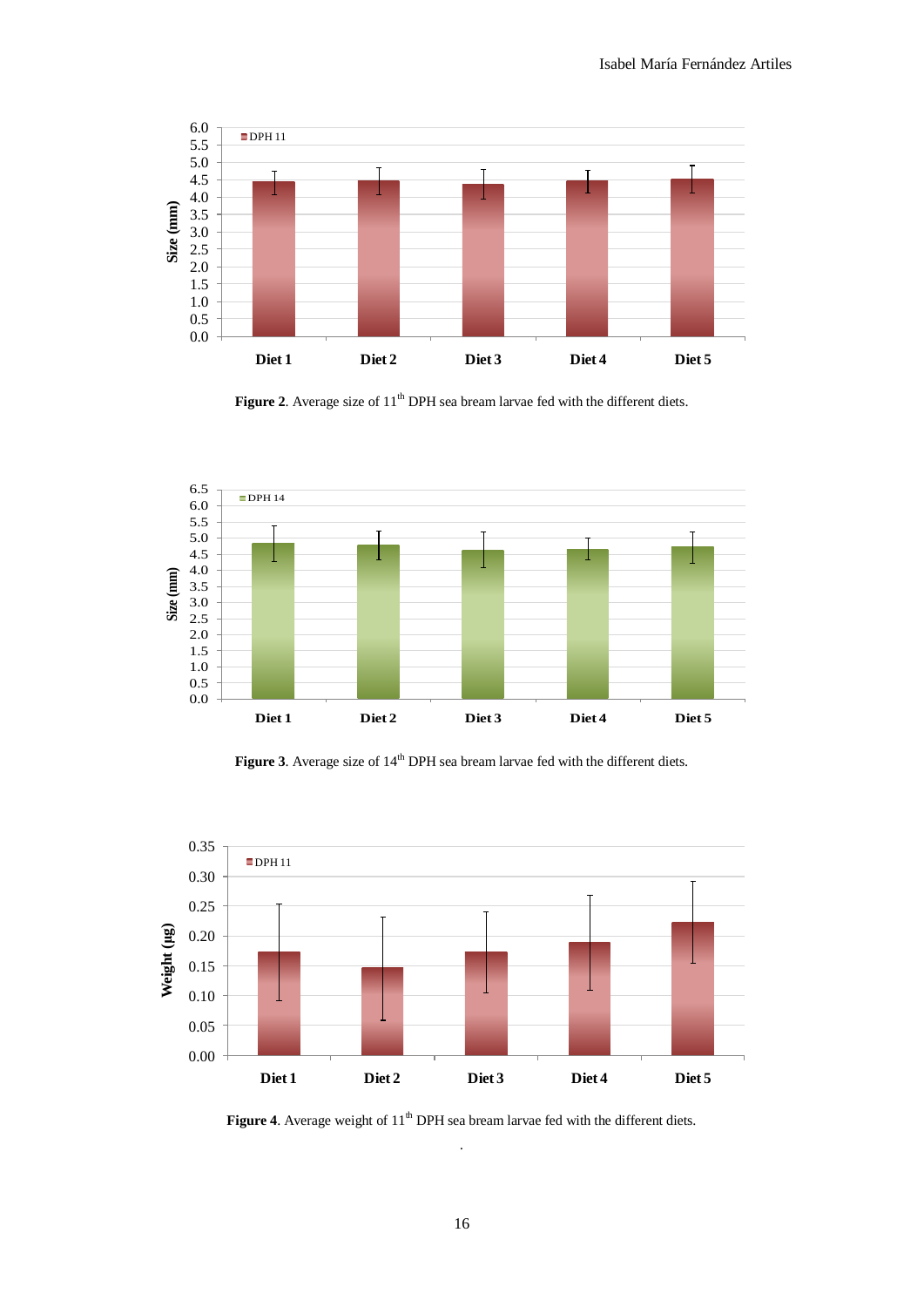#### **3.2 Survival rate**

Regarding survival rates, the data obtained at the end of the experiment showed significant differences after perform statistical analysis (p-value  $= 0.013$ ). These differences were found between diet 3 (*Isochrysis sp.*), which had the highest survival rate, and diets 1 (DHA Protein SELCO) and 4 (*Dunaliella sp.*), both with the lowest survival rate as is shown in figure 5.

However, due to the abnormality of the diet 1 data, which should have been one of the best survival rates, it is thought that it could be a problem with the product.



**Figure 5**. Survival rate (%) of sea bream larvae at the end of the experiment according to different diets. The diets with the same letters are not significantly different (p-value  $> 0.05$ )

#### **3.3 Biomass**

Once the experiment ended, all the tanks had a variable number of survival larvae for the count of the biomass and its subsequent statistical analysis. As we can see in the figure 6, its distribution is similar to the obtained for survival rate except that, in this case, the differences of larvae biomass found between diets were not significant.

It was also shown that the highest biomass was found in the tanks where larvae were fed with diet 3 (167.57 mg) while the lowest were again in tanks whose larvae were fed with diets 1 (DHA Protein SELCO) and 4 (*Dunaliella sp.*), being the last one the diet with the lowest obtained biomass (Figure 6).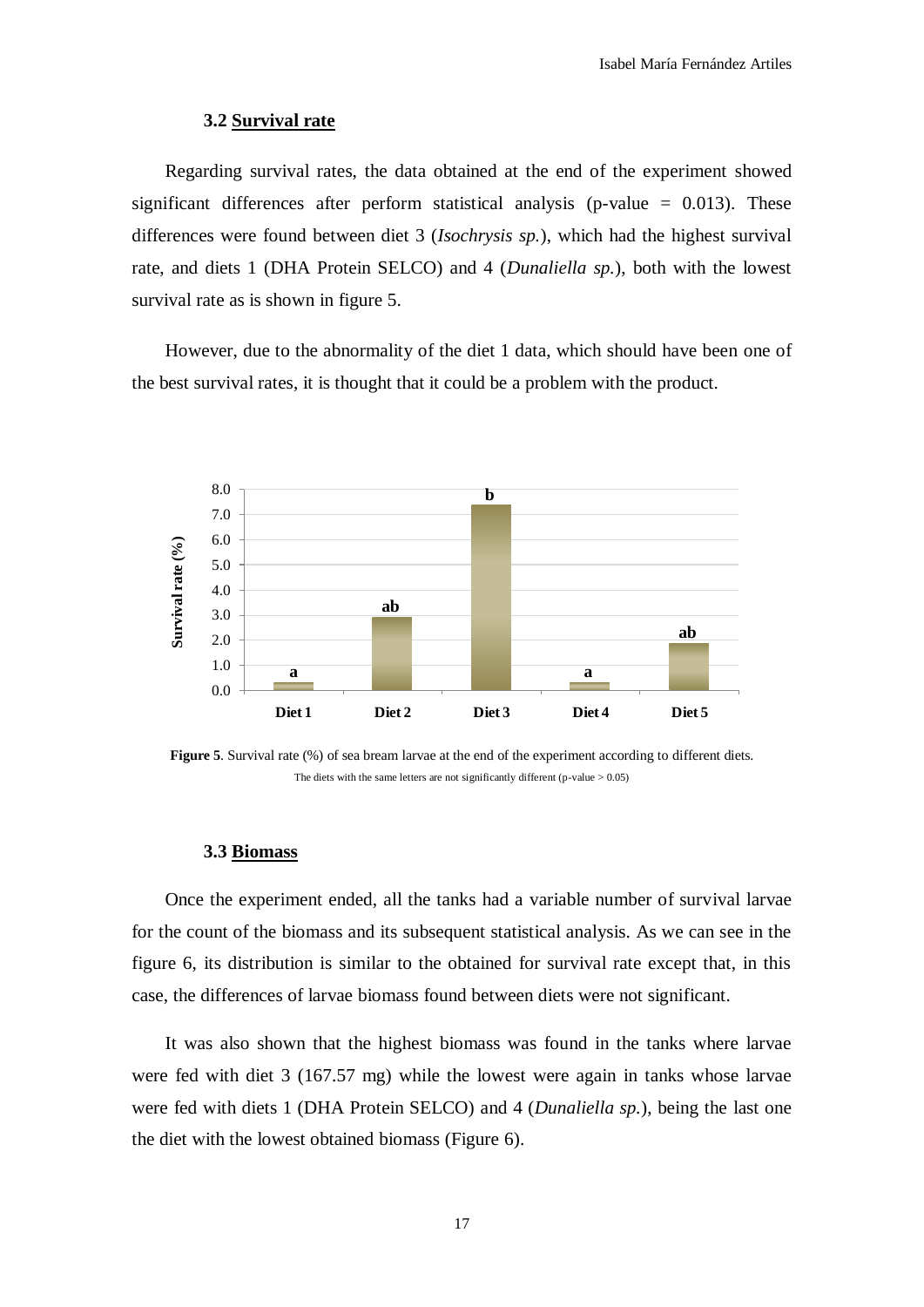

Figure 6. Biomass (µg) of sea bream larvae at the end of the experiment according to different diets.

#### **3.4 Activity test**

Observing the results of activity test (Figure 7), a similar distribution was found to those obtained for survival and biomass (Figures 5 and 6 respectively). It was moreover observed that larvae fed with diets 1 and 4 showed a decreasing survival rate after the applied stress, whereas larvae fed with diet 3 were the most are more resistant, with 86.67% of survival.



**Figure 7**. Larval survival rate after activity test at the end of the experiment according to different diets.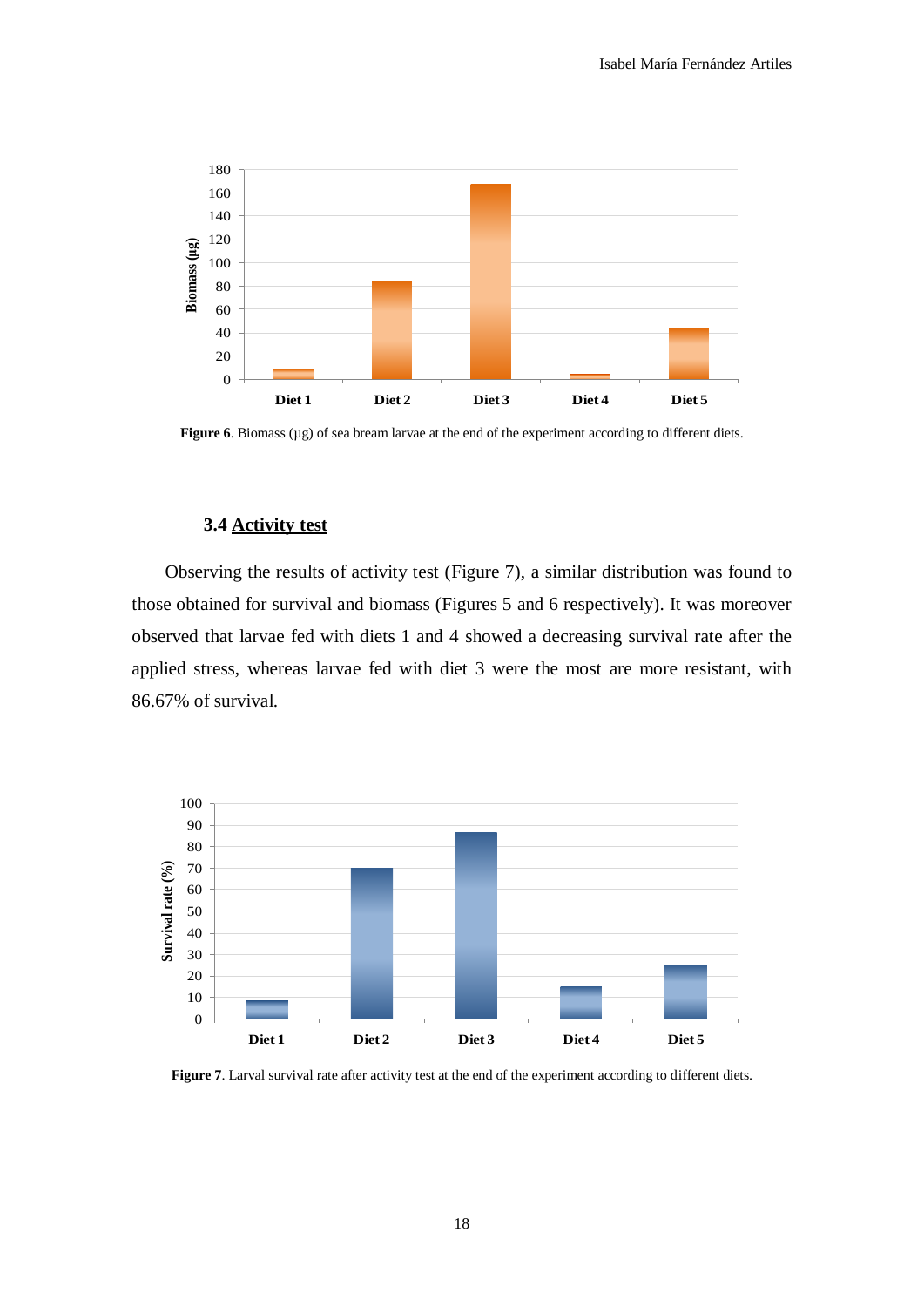### *4. Discussion*

Analyzing the results, we can't see any concluding response between tested diets regarding the size of sea bream larvae at the samplings of the experiment. But with weight data obtained, we can see a slight trend toward higher weight in diet 5 (baker's yeast). That trend might be related with low biomass levels found in the larvae tanks fed with that diet.

This increase in larval growth associated with decreased biomass has also been described by Roo *et al.* in 2010. They tested larval growth at different densities, resulting in a higher growth rate at low densities ( $> 50$  larvae L<sup>-1</sup>). So, they proved that high larval densities are associated with low rates of growth due to a decreased appetite, an increased aggressiveness of larvae and therefore an intense intraspecific competition for food resources. All this triggered a chronic stress situation in larvae, decreasing the biomass of the system and favoring the survival of larvae better adapted and more resistant (Hernandez-Cruz *et al.*, 1999).

However, the above described for biomass of diets 1 (DHA Protein SELCO) and 4 (*Dunaliella sp.*), where there are even less biomass in the tanks than in diet 5, does not correspond with the results obtained of average weight, which values should be higher.

During this work, it has been exposed at many times the great importance of the intake of these fatty acids in the larvae. Many authors have found in them the response to an increase or decrease of growth and survival in these early stages of larval development (Salhi, *1997*; Rodríguez *et al.*, 1994; Salhi *et al.*, 1994). The data obtained for diets 1 and 4, does not fit with the described by Hernández-Cruz *et al.* (1999) and Roo *et al.* (2010), showing then a poorly PUFAs enriched diet for larvae.

Yeast supplied to rotifers in the diet 5, had around 1.3% of PUFAs [1] while the diet 4, made from the microalga *Dunaliella sp.*, has only around 0.4 - 0.8% of these fatty acids (Nevejan *et al.*, 2003). This agrees with the data observed for us.

However, the data obtained for diet 1 do not correspond to expectations. A study by Silva in 1999 evaluated the content of PUFAs in rotifers enriched with DHA Protein SELCO, obtaining levels of EPA and DHA of 12.1 and 25.2 mg  $g^{-1}$  of dry weight of EPA and DHA respectively.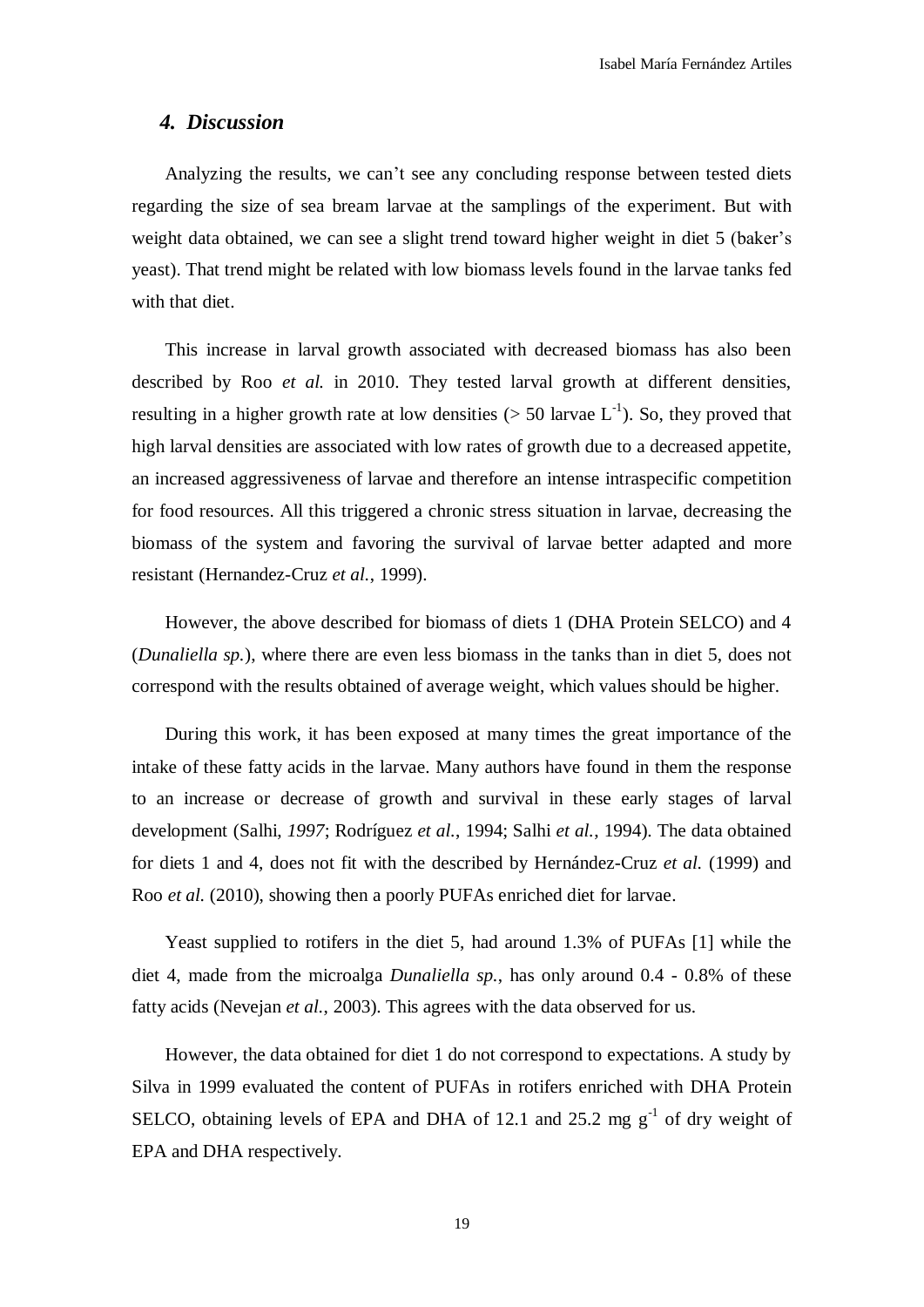These levels cannot be compared with those obtained for rotifers enriched with yeast which, according to Watanabe *et al.* in 1983, ranging from 1 to 2 mg  $g^{-1}$  of dry weight of EPA. This is why it's thought that the anomalous data found in the diet 1 could be explained as a possible result of a fatty acid oxidation, perhaps due to a poor maintenance of the product. This would be clarified in part analyzing the biochemical composition of the diets, but that is not the objective of this experiment.

On the other hand, we also have high levels of PUFAs in diet 3, made from *Isochrysis sp.*, which do not show an increase in average larval growth compared with the other diets tested with lower content of these fatty acids. According Huerlimann *et al.* (2010), this microalgae has around 8.5 - 15.9% of dry weight of PUFAs. Silva in 1999 performed an experiment to analyze the level of PUFAs in *Isochrysis galbana* enriched rotifers, obtaining a composition between 15 - 20 mg  $g^{-1}$  of dry weight in EPA and DHA. These values are very similar to those obtained by this author in rotifers enriched with DHA Protein SELCO.

However, for the tanks fed with diet 3, high biomass was observed, which were also reported by Hernandez-Cruz *et al.* (1999), and latter on by Roo *et al.* (2010). They stated that an increase biomass is associated with reduced growth of the larvae. However, neither the survival rate nor the larvae resistance were not reduced by this high biomass due to the high PUFAs levels in the diet.

Similarly with the diet 3, the diet 2 (*Tetraselmis sp.*) exhibits low values of average weight and high in terms of biomass, survival and resistance. However, despite having relatively high levels of PUFAs (0.7 - 3.8% of dry weight of algae according Huerlimann *et al*. in 2010), this diet does not exceed the values achieved by diet 3 in any respect.

Several authors argue that this may be due to the high requirements of DHA compared to EPA in larvae as a result of the high rate of growth and development of tissues and structures in the larval stage (Takeuchi *et al.*, 1994; Rivera & Botero, 2009). DHA has been described as an important component of the tissue neural larvae and also improves vision and, consequently, better catch prey which leads to a better fed (Rodriguez *et al.*, 1997; Furuita *et al.*, 2000; Rivera & Botero, 2009). That is the reason why, despite that diet 3 has a lower content of EPA than diet 2, possessing a much higher value of the DHA improves larvae development.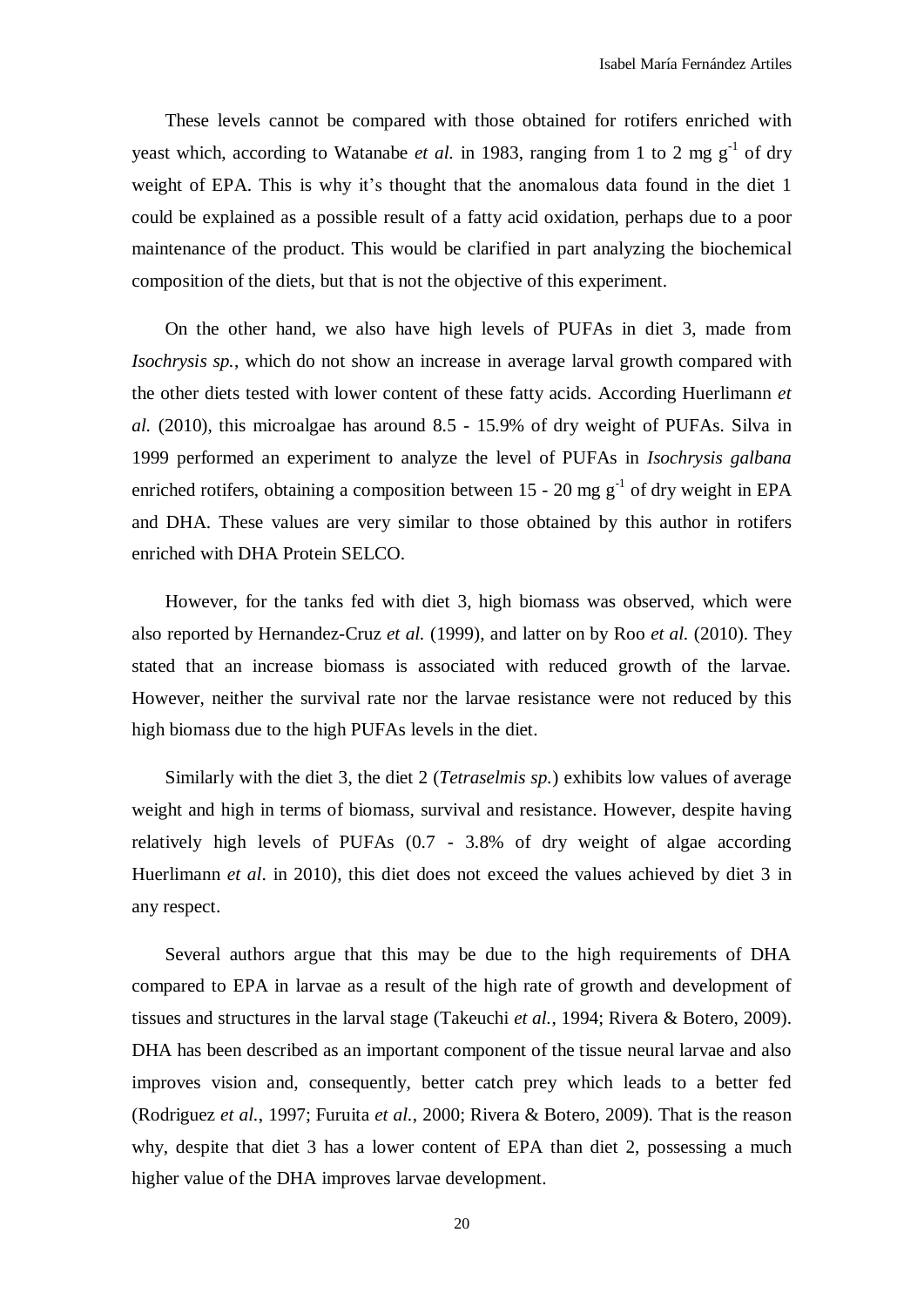Finally, larvae fed with diets 2 and 3 showed a higher resistance to stress caused by the activity test, but larvae fed with diet 3 obtained the best results. An experiment conducted by Takeuchi *et al.* (1991) with larvae of Japanese sea bream (*Pagrus major*), showed that those fed larvae with a DHA rich diets performed better survival rate before the test activity than whose larvae which were fed with diets rich in EPA.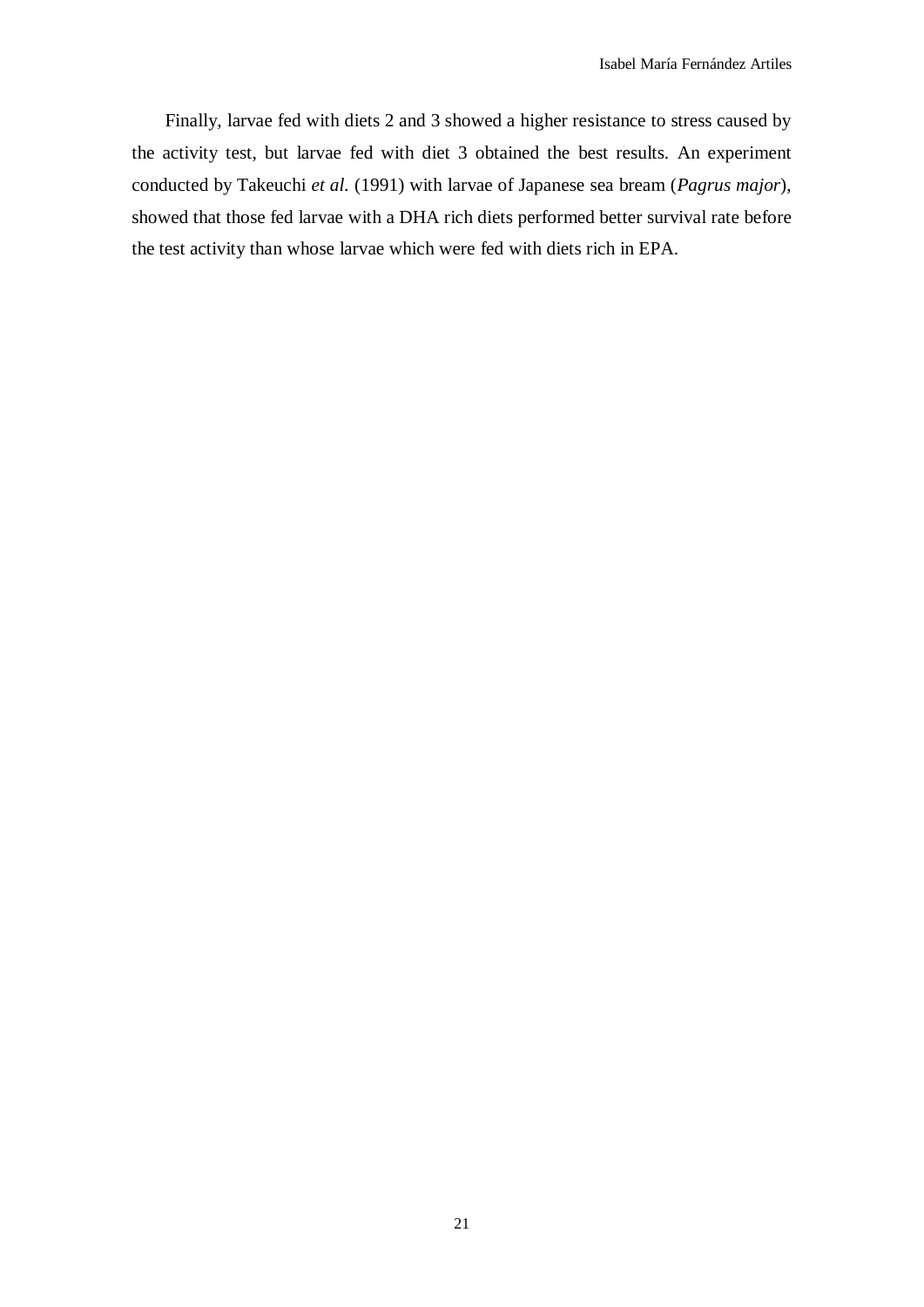## *5. Conclusions*

The growth of the larvae is highly dependent on the tank larvae density, and thus higher intensity of larvae competition during feeding. A reduction of number of larvae per tank appears a possible reduction to this problem.

Among the tested diets, the use of microalgae *Dunaliella sp.* for rotifers enrichment does not provide acceptable results in larval growth and survival rate. By the other hand, the microalgae *Tetraselmis sp.,* and despite its high levels of EPA, does not provide enough PUFAs for larvae mainly by its low DHA content.

High DHA content diets, as that containing *Isocrhysis sp.* in present experiment, promote better survival and stress resistance of the larvae.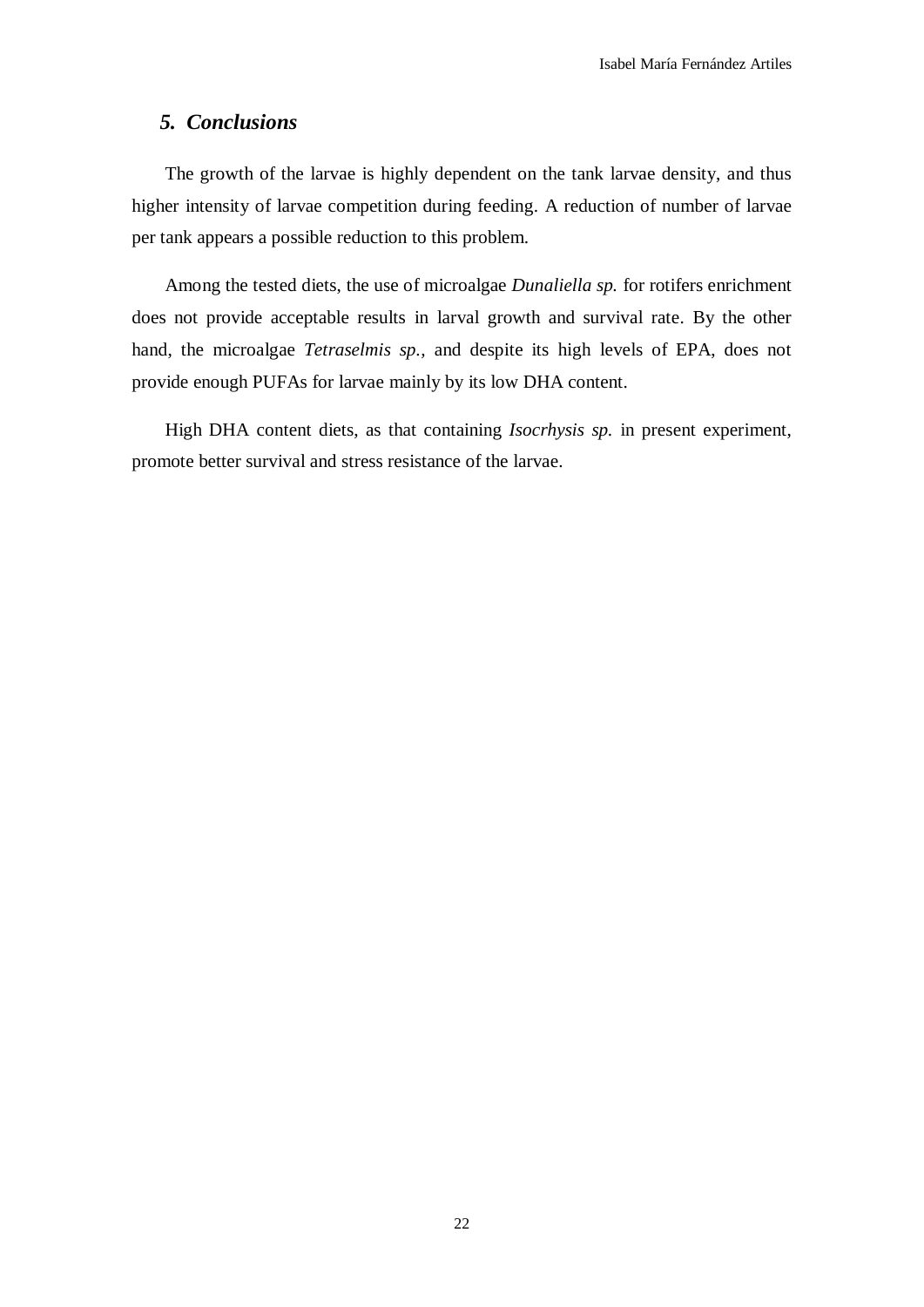### *6. References*

- APROMAR (2013). La acuicultura en España 2013. APROMAR, ESACUA, Fundación **OESA**
- Bell, J. G., McEvoy, L. A., Estevez, A., Shields, R. J., & Sargent, J. R. (2003). Optimising lipid nutrition in first-feeding flatfish larvae. *Aquaculture*, *227*(1), 211-220.
- Civera-Cerecedo, R., Alvarez-González, C. A., & Moyano-López, F. J. (2004). Nutrición y alimentación de larvas de peces marinos. *Avances en nutrición acuícola VII. Memorias del VII Simposium Internacional de nutrición Acuícola, Hermosillo, Sonora, México*.
- FAO (2012). El estado mundial de la pesca y la acuicultura 2012. Roma. 231 págs.
- Furuita, H., Tanaka, H., Yamamoto, T., Shiraishi, M., & Takeuchi, T. (2000). Effects of *n-3* HUFA levels in broodstock diet on the reproductive performance and egg and larval quality of the Japanese flounder, *Paralichthys olivaceus*. *Aquaculture*, *187*(3), 387-398.
- Govoni, J. J., Boehlert, G. W., & Watanabe, Y. (1986). The physiology of digestion in fish larvae. *Environmental Biology of Fishes*, *16*(1-3), 59-77
- Hamre, K., Srivastava, A., Rønnestad, I., Mangor‐Jensen, A., & Stoss, J. (2008). Several micronutrients in the rotifer Brachionus sp. may not fulfil the nutritional requirements of marine fish larvae. *Aquaculture Nutrition*, *14*(1), 51-60.
- Hamre, K., Yúfera, M., Rønnestad, I., Boglione, C., Conceição, L. E., & Izquierdo, M. (2013). Fish larval nutrition and feed formulation: knowledge gaps and bottlenecks for advances in larval rearing. *Reviews in Aquaculture*, *5*(s1), S26- S58.
- Hernández-Cruz, C. M., Salhi, M., Bessonart, M., Izquierdo, M. S., González, M. M., & Fernández-Palacios, H. (1999). Rearing techniques for red porgy (*Pagrus pagrus*) during larval development. *Aquaculture*, *179*(1), 489-497.
- Huerlimann, R., De Nys, R., & Heimann, K. (2010). Growth, lipid content, productivity, and fatty acid composition of tropical microalgae for scale‐up production. *Biotechnology and bioengineering*, *107*(2), 245-257.
- Izquierdo, M. S., J. Socorro, L. Arantzamendi y C. M. Hernández-Cruz. (2000). Digestión, absorción y utilización de lípidos en larvas de peces marinos. pp 251- 263. *Avances en Nutrición Acuícola IV. Memorias del IV Simposium Internacional de Nutrición Acuícola. La Paz, B.C.S., México.*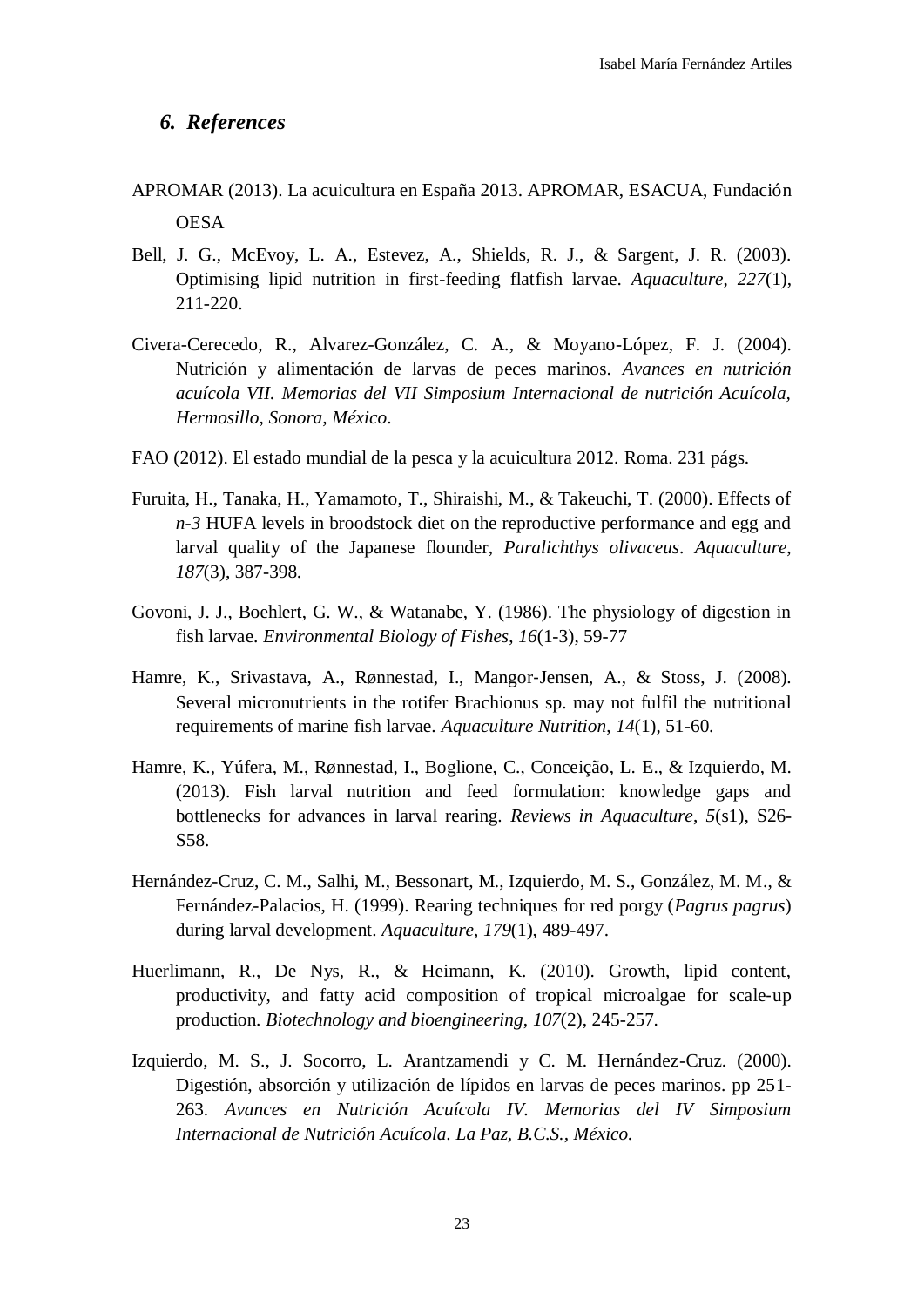- Jeeja, P. K., Imelda, J., & Paulraj, R. (2011). Nutritional composition of rotifer (Brachionus plicatilis Muller) cultured using selected natural diets. *Indian Journal of Fisheries*, *58*(2), 59-65.
- Lazo, J. (2000). Conocimiento actual y nuevas perspectivas en el desarrollo de dietas para larvas de peces marinos. *Avances en Nutrición Acuícola V. Memorias del V Simposium Internacional de Nutrición Acuícola. Mérida, Yucatán, Mexico.*
- Makridis, P., & Vadstein, O. (1999). Food size selectivity of Artemia franciscana at three developmental stages. *Journal of plankton research*, *21*(11), 2191-2201.
- Naas, K. E., & Harboe, T. (1992). Enhanced first feeding of halibut larvae (*Hippoglossus hippoglossus* L.) in green water. *Aquaculture*, *105*(2), 143-156.
- Naas, K., Huse, I., & Iglesias, J. (1996). Illumination in first feeding tanks for marine fish larvae. *Aquacultural Engineering*, *15*(4), 291-300.
- Nevejan N., Saez I., Gajardo G., Sorgeloos P. (2003) Supplementation of EPA and DHA emulsions to a *Dunaliella tertiolecta* diet: effect on growth and lipid composition of scallop larvae, *Argopecten purpuratus* (Lamarck, 1819). Aquaculture, 217 pp. 613–632
- Øie, G., Makridis, P., Reitan, K. I., & Olsen, Y. (1997). Protein and carbon utilization of rotifers (*Brachionus plicatilis*) in first feeding of turbot larvae (*Scophthalmus maximus* L.). *Aquaculture*, *153*(1), 103-122.
- Ortega G. A. (2009). Cultivo de Dorada *(Sparus aurata)*. Madrid: Fundación Observatorio de Acuicultura.
- Pascual, E., & Yúfera, M. (1987). Alimentación en el cultivo larvario de peces marinos.
- Reitan, K. I., Rainuzzo, J. R., Øie, G., & Olsen, Y. (1997). A review of the nutritional effects of algae in marine fish larvae. *Aquaculture*, *155*(1), 207-221.
- Rivera C. M., Botero Z. M. (2009) Alimento vivo enriquecido con ácidos grasos para el desarrollo larvario de peces. *Rev Colomb Cienc Pecu* 2009; 22: 607-618
- Rocha, R. J., Ribeiro, L., Costa, R., & Dinis, M. T. (2008). Does the presence of microalgae influence fish larvae prey capture?. *Aquaculture research*, *39*(4), 362- 369.
- Rodriguez, C., Perez, J. A., Izquierdo, M. S., Mora, J., Lorenzo, A., & Fernandez‐Palacios, H. (1994). Essential fatty acid requirements of larval gilthead sea bream, Sparus aurata (L.). *Aquaculture Research*, *25*(3), 295-304.
- Rodriguez, C., Perez, J. A., Diaz, M., Izquierdo, M. S., Fernández-Palacios, H., & Lorenzo, A. (1997). Influence of the EPA/DHA ratio in rotifers on gilthead seabream (*Sparus aurata*) larval development. *Aquaculture*, *150*(1), 77-89.